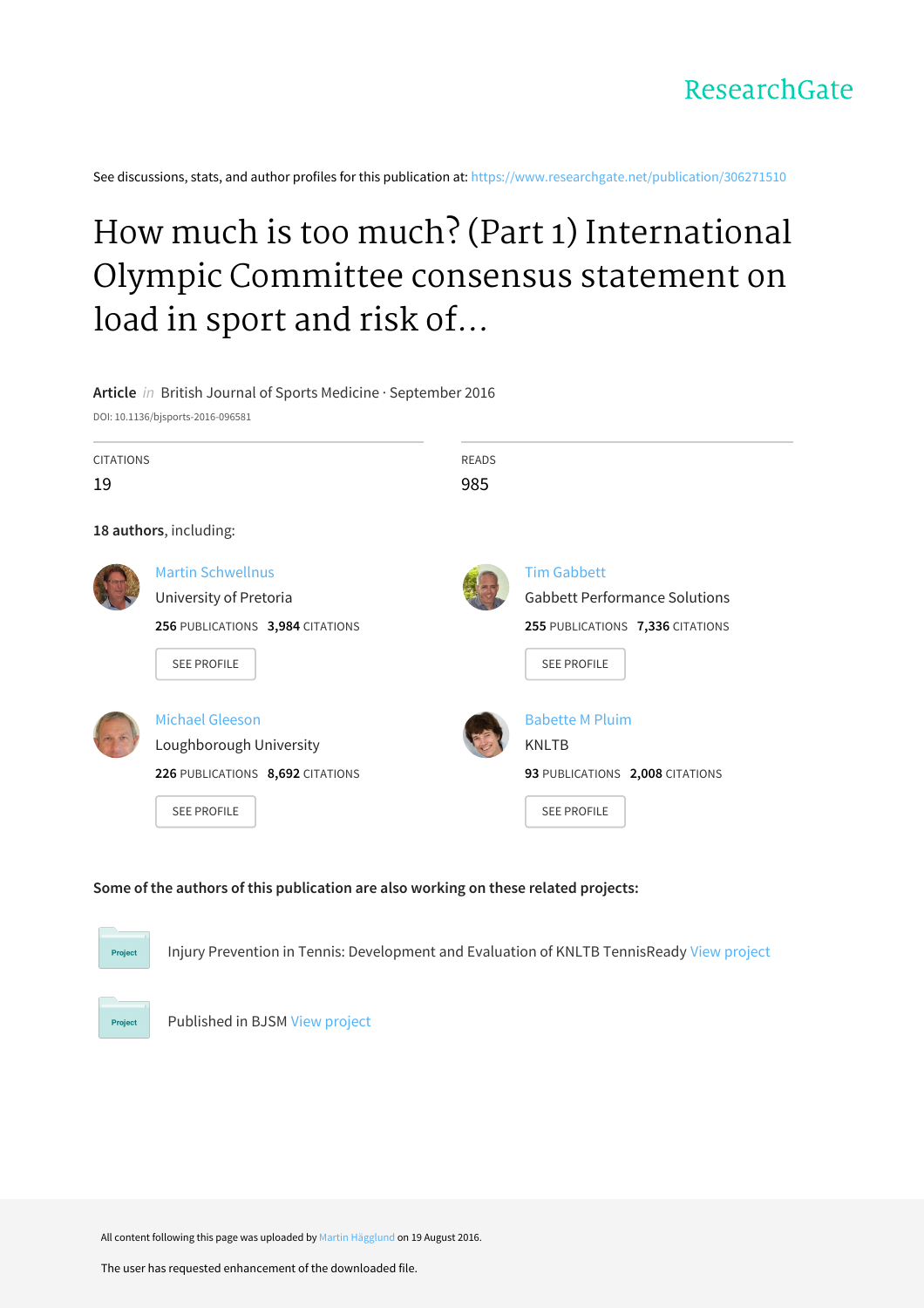## How much is too much? (Part 1) International Olympic Committee consensus statement on load in sport and risk of injury

Torbjørn Soligard,<sup>1</sup> Martin Schwellnus,<sup>2</sup> Juan-Manuel Alonso,<sup>3</sup> Roald Bahr,<sup>3,4,5</sup> Ben Clarsen,<sup>4,5</sup> H Paul Dijkstra,<sup>3</sup> Tim Gabbett,<sup>6,7</sup> Michael Gleeson,<sup>8</sup> Martin Hägglund,<sup>9</sup> Mark R Hutchinson,<sup>10</sup> Christa Janse van Rensburg,<sup>2</sup> Karim M Khan,<sup>11</sup> Romain Meeusen,<sup>12</sup> John W Orchard,<sup>13</sup> Babette M Pluim,<sup>14,15</sup> Martin Raftery, <sup>16</sup> Richard Budgett, <sup>1</sup> Lars Engebretsen<sup>1,4,17</sup>

#### ABSTRACT

▸ Additional material is published online only. To view please visit the journal online [\(http://dx.doi.org/10.1136/](http://dx.doi.org/10.1136/bjsports-2016-096581) [bjsports-2016-096581](http://dx.doi.org/10.1136/bjsports-2016-096581)).

For numbered affiliations see end of article.

#### Correspondence to

Dr Torbjørn Soligard, Medical and Scientific Department, International Olympic Committee, Château de Vidy, Lausanne 1007, Switzerland; torbjorn.soligard@olympic.org

Accepted 5 July 2016 Published Online First 26 April 2016



 $\blacktriangleright$  [http://dx.doi.org/10.1136/](http://dx.doi.org/10.1136/bjsports-2016-096308) [bjsports-2016-096308](http://dx.doi.org/10.1136/bjsports-2016-096308)



To cite: Soligard T, Schwellnus M, Alonso J-M, et al. Br J Sports Med 2016;50:1030–1041.

Athletes participating in elite sports are exposed to high training loads and increasingly saturated competition calendars. Emerging evidence indicates that poor load management is a major risk factor for injury. The International Olympic Committee convened an expert group to review the scientific evidence for the relationship of load (defined broadly to include rapid changes in training and competition load, competition calendar congestion, psychological load and travel) and health outcomes in sport. We summarise the results linking load to risk of injury in athletes, and provide athletes, coaches and support staff with practical guidelines to manage load in sport. This consensus statement includes guidelines for (1) prescription of training and competition load, as well as for (2) monitoring of training, competition and psychological load, athlete well-being and injury. In the process, we identified research priorities.

#### INTRODUCTION

Sport has evolved from games played principally for entertainment and leisure to a competitive, pro-fessionalised industry.<sup>[1](#page-9-0)</sup> To meet commercial demands, event calendars have become longer and increasingly congested, with new single- and multisport events packed into the calendar year.

Inherent to the growth of sport and more strenuous competition programmes, elite and developing athletes face increasingly greater pressures to stay competitive. Consequently, athletes and their support staff search relentlessly for ways to aggregate marginal gains over time and thus, improve performance. Although many factors can contribute, their main instrument is via their training regimen. Training and competition load stimulates a series of homeostatic responses and accompany-ing adaptation of the human body's systems.<sup>[2](#page-9-0)-</sup> The paramount principle in training theory is to use this process of biological adaptation to increase fitness and subsequently improve performance (fi[gure 1](#page-2-0)).<sup>[4 5](#page-9-0)</sup> Elite and developing athletes push their training volume and intensity to the limits to maximise their performance improvement.

Health professionals who care for elite athletes are concerned that poorly managed training loads

combined with the increasingly saturated competition calendar may damage the health of athletes. $7-9$  $7-9$ It was suggested nearly three decades ago that the balance between external load and tissue capacity plays a significant causative role in injury.<sup>10</sup> <sup>11</sup> Although injury aetiology in sports is multifactorial and involves extrinsic and intrinsic risk factors,  $12 \tcdot 13$ evidence has emerged that load management is a major risk factor for injury.<sup>[14](#page-9-0)</sup> Insufficient respect of the balance between loading and recovery can lead to prolonged fatigue and abnormal training responses (maladaptation), $15-18$  $15-18$  and an increased risk of injury and illness (fi[gure 2](#page-2-0)).<sup>[14 19](#page-9-0)</sup>

We consider the relationship between load and health as a well-being continuum,  $16$  with load and recovery as mutual counteragents (fi[gure 3](#page-3-0)). Sport and non-sport loads impose stress on athletes, shifting their physical and psychological well-being along a continuum that progresses from homeostasis through the stages of acute fatigue, functional and non-functional over-reaching, overtraining syndrome, subclinical tissue damage, clinical symptoms, time-loss injury or illness and—with continued loading—ultimately death. Death is rare in sport, and typically coupled with underlying disease (eg, underlying structural heart disease triggering a fatal arrhythmia). For athletes, deterioration (clinically and in performance) along the continuum usually stops at time-loss injury or illness. At that point, the athlete is forced to cease further loading.

As these biological stages (fi[gure 3\)](#page-3-0) form a continuum, it is difficult to clearly separate them. For example, the onset of subclinical tissue damage, symptoms and injury may happen early or late in the continuum. With adequate recovery following a load, however, the process is reversed, tissues remodel and homeostasis is restored, at a higher level of fitness and with an improved performance potential.

A key concept to appreciate for those responsible for managing load is that maladaptations are triggered not only by poor management of training and competition loads, but also by interaction with psychological non-sport stressors, such as negative life-event stress and daily hassles.<sup>16</sup> <sup>20–22</sup> Interand intra-individual variation (eg, age, sex, sport,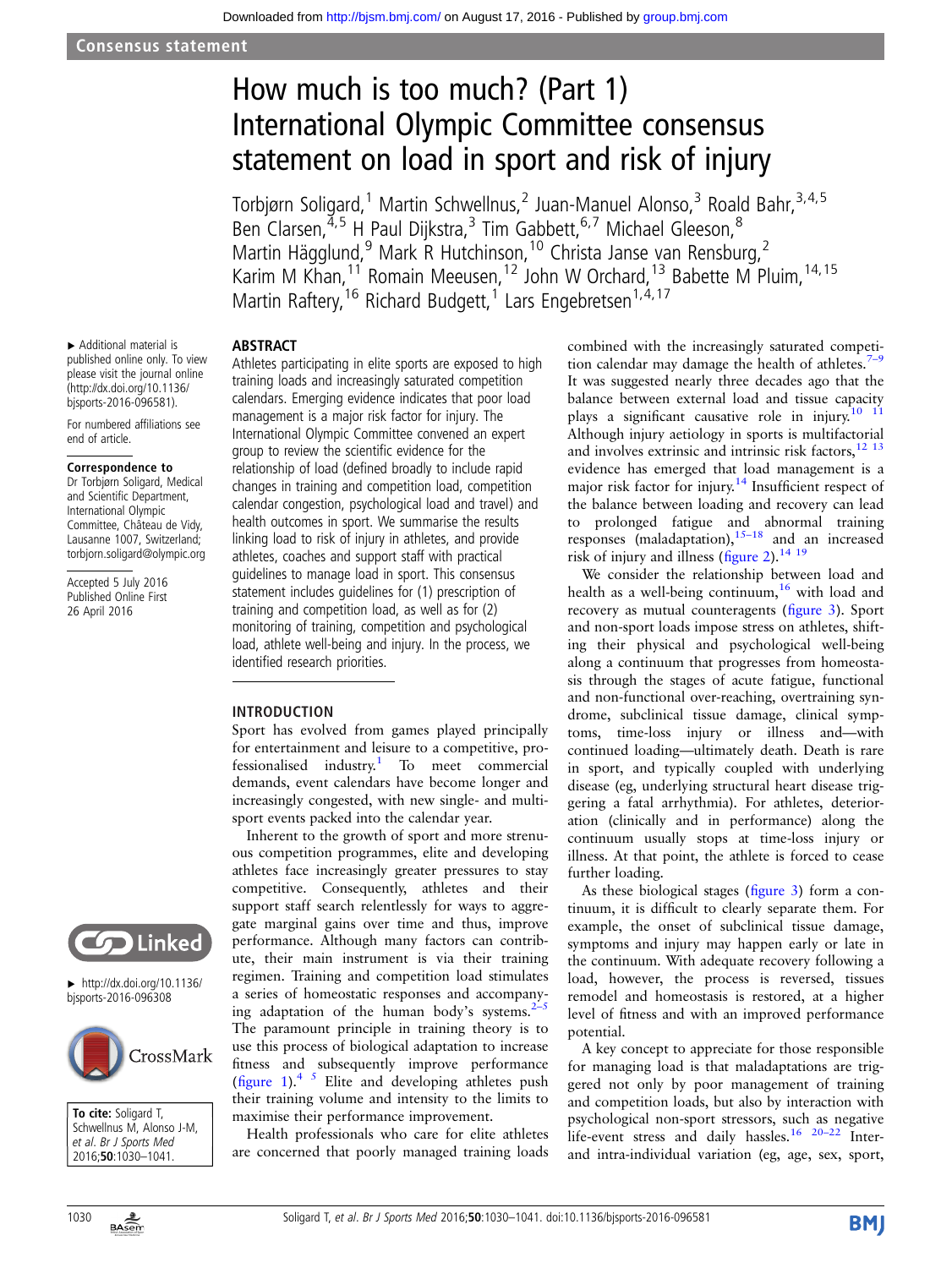<span id="page-2-0"></span>

TIME

Figure 1 Biological adaptation through cycles of loading and recovery (adapted from Meeusen<sup>[6](#page-9-0)</sup>).



Figure 2 Biological maladaptation through cycles of excessive loading and/or inadequate recovery (adapted from Meeusen<sup>6</sup>).

fitness, fatigue, health, psychological, metabolic, hormonal and genetic factors) $23$  greatly complicate load management in athletes. There can be no 'one size fits all' training or competition programme. Ultimately, the time frame of recovery and adaptation—and hence susceptibility to injury—varies within and among athletes.

The International Olympic Committee convened a consensus meeting from 24 to 27 November 2015 where experts in the field reviewed the scientific evidence for the relationship of load (including rapid changes in training and competition load, competition calendar congestion, psychological load and travel) and health outcomes in sport. We searched for, and analysed, current best evidence, aimed at reaching consensus, and provide guidelines for clinical practice and athlete management. In the process, we identified urgent research priorities.

## TERMINOLOGY AND DEFINITIONS

A consensus regarding definition of key terms provided the basis for the consensus group, and may also serve as a foundation for consistent use in research and clinical practice. An extensive dictionary of all key terms is provided in online supplementary appendix A.

#### Load: more than just workload alone

The term 'load' can have different definitions. In general, 'load' refers to 'a weight or source of pressure borne by someone or something'.<sup>[24](#page-11-0)</sup> Based on this definition and variation in the sports medicine and exercise physiology literature, the consensus group agreed on a broad definition of 'load' as 'the sport and non-sport burden (single or multiple physiological, psychological or mechanical stressors) as a stimulus that is applied to a human biological system (including subcellular elements, a single cell, tissues, one or multiple organ systems, or the individual)'. Load can be applied to the individual human biological system over varying time periods (seconds, minutes, hours to days, weeks, months and years) and with varying magnitude (ie, duration, frequency and intensity).

The term 'external load' is often used interchangeably with 'load', referring to any external stimulus applied to the athlete that is measured independently of their internal characteristics.[25 26](#page-9-0) Any external load will result in physiological and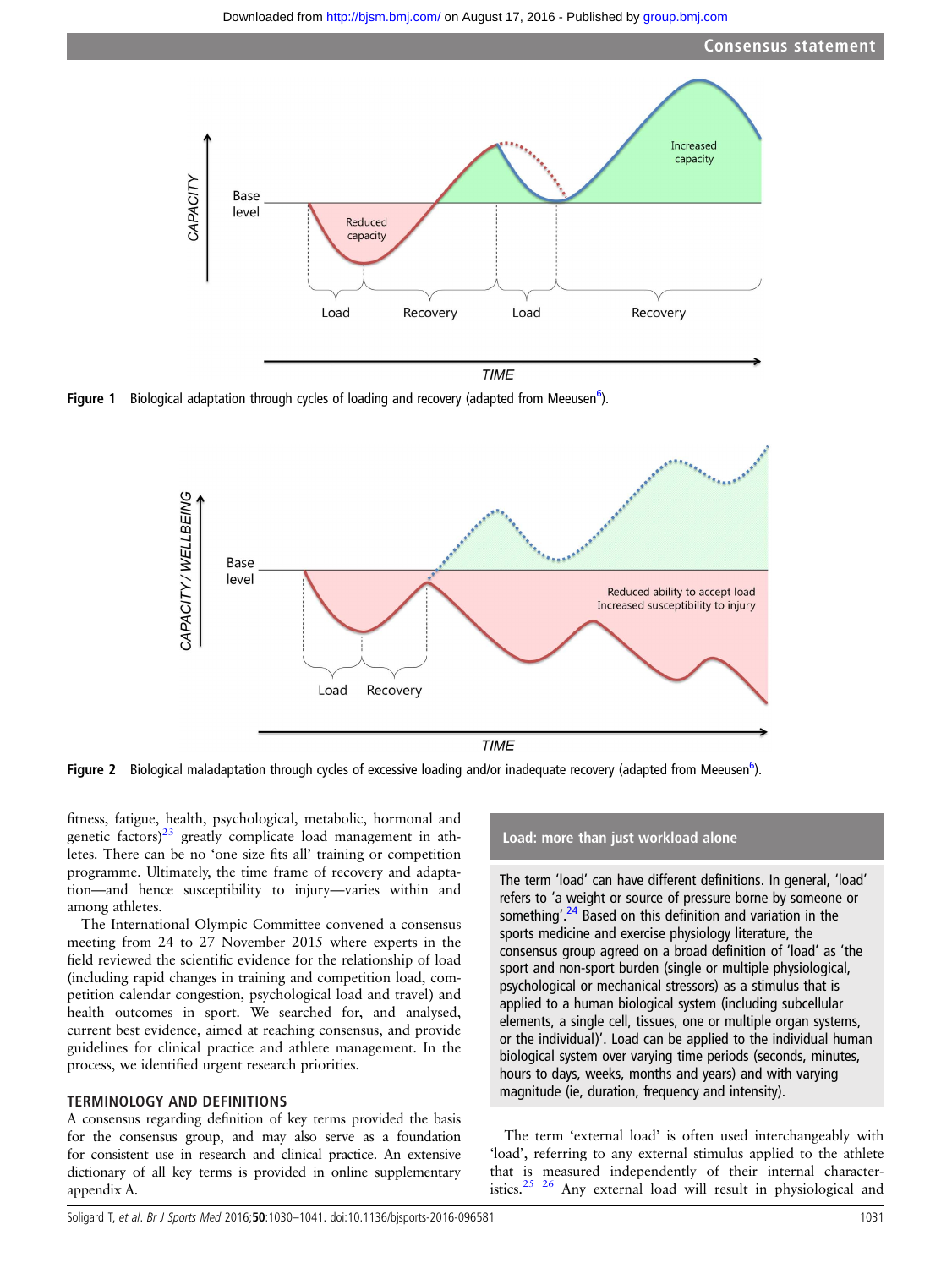Downloaded from<http://bjsm.bmj.com/>on August 17, 2016 - Published by [group.bmj.com](http://group.bmj.com)

<span id="page-3-0"></span>

Figure 3 Well-being continuum (adapted from Fry et  $a/16$ ).

psychological responses in each individual, following interaction with, and variation in several other biological and environmental factors.[23 27](#page-9-0) This individual response is referred to as 'internal load' and is discussed in the following section.

#### MONITORING OF LOAD AND INJURY

Monitoring athletes is fundamental to defining the relationship between load and risk of injury in care of athletes and also in research. This includes accurate measurement and monitoring of not only the sport and non-sport loads of the athletes, but also athletes' performance, emotional well-being, symptoms and their injuries.

The benefits of scientific monitoring of athletes include explaining changes in performance, increasing the understanding of training responses, revealing fatigue and accompanying needs for recovery, informing the planning and modification of training programmes and competition calendars, and, importantly, ensuring therapeutic levels of load to minimise the risk of non-functional over-reaching (fatigue lasting weeks to months), injury and illness[.26 28 29](#page-9-0)

#### Monitoring external and internal loads

There are many different measures of load (table 1), but the evidence for their validity as markers of adaptation and

maladaptation to load is limited. No single marker of an athlete's response to load consistently predicts maladaptation or injury.[18 23 26](#page-9-0) Load monitoring involves measuring external and internal load, where tools to measure the former can be general or sports-specific, and for the latter, objective or subjective.<sup>[30](#page-9-0)</sup>

Measuring the external load typically involves quantifying the training or competition load of an athlete, such as hours of training, distance run, watts produced, number of games played or pitches thrown; however, other external factors, such as life events, daily hassles or travel, may be equally important. The internal load is measured by assessing the internal physiological and psychological response to the external load, $23 \times 27$ and specific examples include measures such as heart rate (physiological/objective), rating of perceived exertion or inventories for psychosocial stressors (psychological/subjective).

Whereas measuring external load is important in understanding the work completed and capabilities and capacities of the athlete, measuring internal load is critical in determining the appropriate stimulus for optimal biological adaptation.<sup>2  $4$ </sup> As individuals will respond differently to any given stimulus, the load required for optimal adaptation differs from one athlete to another. For example, the ability to maintain a certain running

| Load type     | <b>Examples of measurements</b>                                                                                                                                                                                                                                                                                                                                                                                                                                                                                                                                                                                                                                                                                                                                                                                                                                                |
|---------------|--------------------------------------------------------------------------------------------------------------------------------------------------------------------------------------------------------------------------------------------------------------------------------------------------------------------------------------------------------------------------------------------------------------------------------------------------------------------------------------------------------------------------------------------------------------------------------------------------------------------------------------------------------------------------------------------------------------------------------------------------------------------------------------------------------------------------------------------------------------------------------|
| External load | Training or competition time (seconds, minutes, hours or days) <sup>36</sup>                                                                                                                                                                                                                                                                                                                                                                                                                                                                                                                                                                                                                                                                                                                                                                                                   |
|               | Training or competition frequency (eg, sessions or competitions per day, week, month) <sup>37</sup>                                                                                                                                                                                                                                                                                                                                                                                                                                                                                                                                                                                                                                                                                                                                                                            |
|               | Type of training or competition <sup>38</sup>                                                                                                                                                                                                                                                                                                                                                                                                                                                                                                                                                                                                                                                                                                                                                                                                                                  |
|               | Time-motion analysis (eg, global positioning system analysis) <sup>39</sup>                                                                                                                                                                                                                                                                                                                                                                                                                                                                                                                                                                                                                                                                                                                                                                                                    |
|               | Power output, speed, acceleration <sup>40</sup>                                                                                                                                                                                                                                                                                                                                                                                                                                                                                                                                                                                                                                                                                                                                                                                                                                |
|               | Neuromuscular function (eg, jump test, isokinetic dynamometry and plyometric push-up) <sup>41</sup>                                                                                                                                                                                                                                                                                                                                                                                                                                                                                                                                                                                                                                                                                                                                                                            |
|               | Movement repetition counts (eg, pitches, throws, bowls, serves and jumps) <sup>42 43</sup>                                                                                                                                                                                                                                                                                                                                                                                                                                                                                                                                                                                                                                                                                                                                                                                     |
|               | Distance (eq. kilometres run, cycled or swam) $44$                                                                                                                                                                                                                                                                                                                                                                                                                                                                                                                                                                                                                                                                                                                                                                                                                             |
|               | Acute: chronic load ratio <sup>45</sup>                                                                                                                                                                                                                                                                                                                                                                                                                                                                                                                                                                                                                                                                                                                                                                                                                                        |
| Internal load | Perception of effort (eq. rating of perceived exertion and RPE) <sup>46</sup>                                                                                                                                                                                                                                                                                                                                                                                                                                                                                                                                                                                                                                                                                                                                                                                                  |
|               | Session rating of perceived effort (eq. session duration (min) $\times$ RPE) <sup>28</sup>                                                                                                                                                                                                                                                                                                                                                                                                                                                                                                                                                                                                                                                                                                                                                                                     |
|               | Psychological inventories (eg, profile of mood states (POMS), $^{47}$ recovery-stress questionnaire for athletes (REST-Q-Sport), $^{48}$ daily analysis of life demands for<br>athletes (DALDA), <sup>49</sup> total recovery scale (TQR), <sup>17</sup> life events survey for collegiate athletes (LESCA), <sup>50</sup> multicomponent training distress scale (MTDS), <sup>51</sup> the<br>hassle and uplift scale, <sup>52</sup> brief COPE, <sup>53</sup> the Swedish universities scales of personality (SSP), <sup>54</sup> state trait anxiety inventory (STAI), <sup>55</sup> sport anxiety scale<br>(SAS), <sup>56</sup> athletic coping skills inventory-28 (ACSI-28), <sup>57</sup> body consciousness scale, <sup>58</sup> perceived motivational climate in sport questionnaire (PMCSQ) <sup>59</sup> and<br>commitment to exercise scale (CtES)) <sup>60</sup> |
|               | Sleep (eq, sleep quality and sleep duration) <sup>61</sup>                                                                                                                                                                                                                                                                                                                                                                                                                                                                                                                                                                                                                                                                                                                                                                                                                     |
|               | Biochemical/hormonal/immunological assessments <sup>18 26</sup>                                                                                                                                                                                                                                                                                                                                                                                                                                                                                                                                                                                                                                                                                                                                                                                                                |
|               | Psychomotor speed <sup>62</sup>                                                                                                                                                                                                                                                                                                                                                                                                                                                                                                                                                                                                                                                                                                                                                                                                                                                |
|               | HR <sup>63</sup>                                                                                                                                                                                                                                                                                                                                                                                                                                                                                                                                                                                                                                                                                                                                                                                                                                                               |
|               | HR to RPE ratio $64$                                                                                                                                                                                                                                                                                                                                                                                                                                                                                                                                                                                                                                                                                                                                                                                                                                                           |
|               | HR recovery (HRR) <sup>65</sup>                                                                                                                                                                                                                                                                                                                                                                                                                                                                                                                                                                                                                                                                                                                                                                                                                                                |
|               | HR variability (HRV) <sup>66</sup>                                                                                                                                                                                                                                                                                                                                                                                                                                                                                                                                                                                                                                                                                                                                                                                                                                             |
|               | Training impulse (TRIMP) <sup>67</sup>                                                                                                                                                                                                                                                                                                                                                                                                                                                                                                                                                                                                                                                                                                                                                                                                                                         |
|               | Blood lactate concentrations <sup>68</sup>                                                                                                                                                                                                                                                                                                                                                                                                                                                                                                                                                                                                                                                                                                                                                                                                                                     |
|               | Blood lactate to RPE ratio <sup>69</sup>                                                                                                                                                                                                                                                                                                                                                                                                                                                                                                                                                                                                                                                                                                                                                                                                                                       |

HR, heart rate; RPE, ratings of perceived exertion.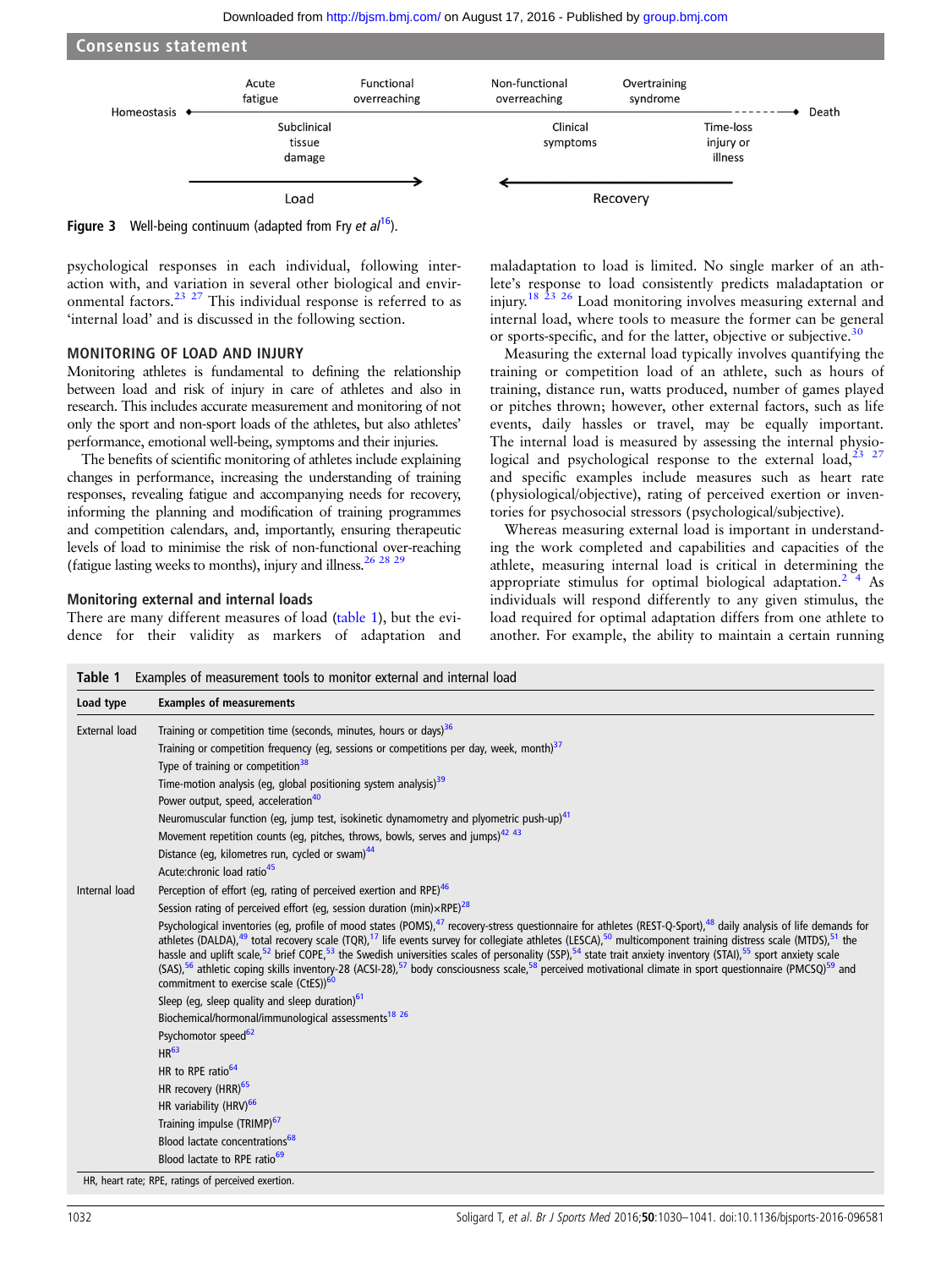speed or cycling power output for a certain duration may be achieved with a high or low perception of effort or heart rate, depending on numerous inter- and intra-individual factors, such as fitness and fatigue.<sup>26</sup>

A recent systematic review on internal load monitoring concluded that subjective measures were more sensitive and consistent than objective measures in determining acute and chronic changes in athlete well-being in response to load.<sup>[30](#page-9-0)</sup> The following subscales may be particularly useful: non-sport stress, fatigue, physical recovery, general health/well-being, being in shape, vigour/motivation and physical symptoms/injury.[15](#page-9-0)–17 [31 32](#page-9-0) These variables offer the coach and other support staff essential data on the athlete's readiness to train or compete, and may thus inform individual adjustments to prescribed training.<sup>[30](#page-9-0)</sup>

Finally, it has been demonstrated that athletes may perform longer and/or more intense training,  $33$  or perceive loads as significantly harder<sup>25 34</sup> <sup>35</sup> than what was intended by the coach or prescribed in the training programme. This may pose a considerable problem in the long term, as it may lead to maladaptation. This emphasises the importance of monitoring external and internal loads in the individual athlete, rather than as a team average, as it may reveal dissociations between external and internal loads, and helps ensure that the applied load matches that prescribed by the coach.<sup>[26](#page-9-0)</sup>

#### Monitoring of symptoms and injuries

Injury surveillance is an established part of top-level sport.<sup>70-75</sup> Traditional injury surveillance systems rely on a clearly identifiable onset and use the duration of time loss from sport to measure severity. $76-79$  $76-79$  While acute injury onset is most often easily identifiable, those related to overuse are by definition the cumulative result of repeated loading (rather than instantaneous energy transfer), leading to tissue maladaptation.<sup>80</sup> <sup>81</sup> Hence, they have no clear onset, but occur gradually over time, with a progressive manifestation of clinical symptoms or functional limitations. They are therefore only reported as an injury when they meet the operational injury definition used in a particular study (eg, whether symptom debut, reduced performance or time loss from sports).

New recommendations have been introduced that not only prescribe prospective monitoring of injuries with continuous or serial measurements, but also call for valid and sensitive scoring instruments, the use of prevalence and not incidence to report injury risk, and classification of injury severity according to functional level, rather than the duration of time loss from sports.<sup>82</sup> Based on these recommendations, novel methodology (often coupled with new technology such as mobile apps) sensitive to injury and antecedent symptoms (eg, pain and soreness) and functional limitations has been developed. Studies using these tools demonstrate that the prevalence of injuries related to overuse (due to training and competition maladaptation) represents as much of a problem as acute injuries in many sports.<sup>8</sup>

#### LOAD AND RISK OF INJURY IN ATHLETES

All the members of the consensus group were asked to independently search and review the literature relating load to injury in sport and to contribute to a draft document of the results before meeting in person for 3 days to try to reach consensus. This meeting provided a further opportunity for the consensus group to review the literature and to draft a preliminary version of the consensus statement. We agreed on a post hoc literature search, conducted by the first author of this consensus document after the meeting to attempt to capture all relevant scientific information from the different sporting codes. We searched

the electronic databases of PubMed (ie, including MEDLINE) and SPORTDiscus to identify studies for review, using combinations of the terms listed in table 2. Full details on the search strategy are available from the authors. We limited the search to the English language and studies published prior to June 2016. Box 1 details the study inclusion criteria.

Final decisions to include publications were based on consensus, and the methodology and results of the publications  $(n=104)$  included in this review are summarised in online supplementary appendix B.

#### Absolute load and injury risk

The majority of studies on the relationship between load and injury risk in sport have used various measurements of absolute load, that is, an athlete's external or internal load, irrespective of the rate of load application or load history (see online supplementary appendices A and B). High absolute training and/or competition load was identified as a risk factor for injury in athletics/running,  $86-107$  $86-107$  baseball,  $42 \frac{108-110}{108}$  $42 \frac{108-110}{108}$  cricket,  $111-116$  $111-116$  football (soccer),<sup>[117 118](#page-11-0)</sup> orienteering,<sup>119</sup> rugby league,<sup>[120](#page-11-0)–125</sup> rugby union,  $126 \t 127$  swimming,  $106 \t 128$  triathlon,  $129-134$  $129-134$  volleyball<sup>135</sup> and water polo.[136](#page-11-0) On the other hand, high absolute load was reported as not increasing injury risk in different studies that included athletics/running, Australian football, rugby league, rugby union and triathlon.<sup>[137](#page-11-0)-151</sup> In some instances, high absolute load appeared to offer protection from injury in elite<sup>116</sup> <sup>134</sup> <sup>152</sup> <sup>153</sup> and non-elite athletes.<sup>[98](#page-10-0)</sup> <sup>132</sup> <sup>154–[156](#page-11-0)</sup>

Table 2 Search categories and terms

| Injury | injur*, overuse, soreness, pain, strain*, sprain*, muscle*,<br>musculoskeletal*, bone*, tendon*, tendin*                                                                                                                                                                                                                                                                                                                                                                                                                                                                                                                                  |
|--------|-------------------------------------------------------------------------------------------------------------------------------------------------------------------------------------------------------------------------------------------------------------------------------------------------------------------------------------------------------------------------------------------------------------------------------------------------------------------------------------------------------------------------------------------------------------------------------------------------------------------------------------------|
| Load   | load*, workload*, train*, compet*, recovery, volume*, intensit*,<br>duration*, stress*, congestion, saturation, distance, mileage, exposure*,<br>hours, days, weeks, jump*, throw*, pitch*, psychosocial*, travel                                                                                                                                                                                                                                                                                                                                                                                                                         |
| Sport  | sport*, athlete*, 'alpine skiing', archer*, athletics, aquatics, badminton,<br>baseball, basketball, biathlon, boxing, canoeing, cricket, 'cross-country<br>skiing', curling, cycling, diving, diver*, equestrian, fencing, fencer*,<br>football*, 'freestyle skiing', golf*, gymnast*, handball, hockey, 'ice<br>hockey', judo, kayak*, 'nordic combined', orienteer*, pentathlon, rowing,<br>rower*, rugby, running, runner*, sailing, shooting, skating, skater*,<br>skeleton, 'ski jumping', 'ski jumper*', snowboard*, soccer, swimm*,<br>taekwondo, tennis, trampoline, triathl*, volleyball, 'water polo',<br>weightlift*, wrestl* |
|        |                                                                                                                                                                                                                                                                                                                                                                                                                                                                                                                                                                                                                                           |

#### Box 1 Study inclusion criteria

- ▸ Studies involving athletes of all levels (recreational to elite) and all major Olympic and professional sporting codes.
- ▸ Studies where injuries were documented by either clinical diagnosis or self-report.
- ▸ Studies where injuries were related to competition, training, competition calendar congestion, psychological or travel load.
- ▸ Studies where single (load) or multiple risk factors (load and other risk factors) for injury were studied using univariate or multivariate analyses.
- ▸ Studies using one of the following research designs: systematic review (with or without a meta-analysis), randomised controlled trials, prospective cohort studies, retrospective cohort studies, cross-sectional studies and case–control studies.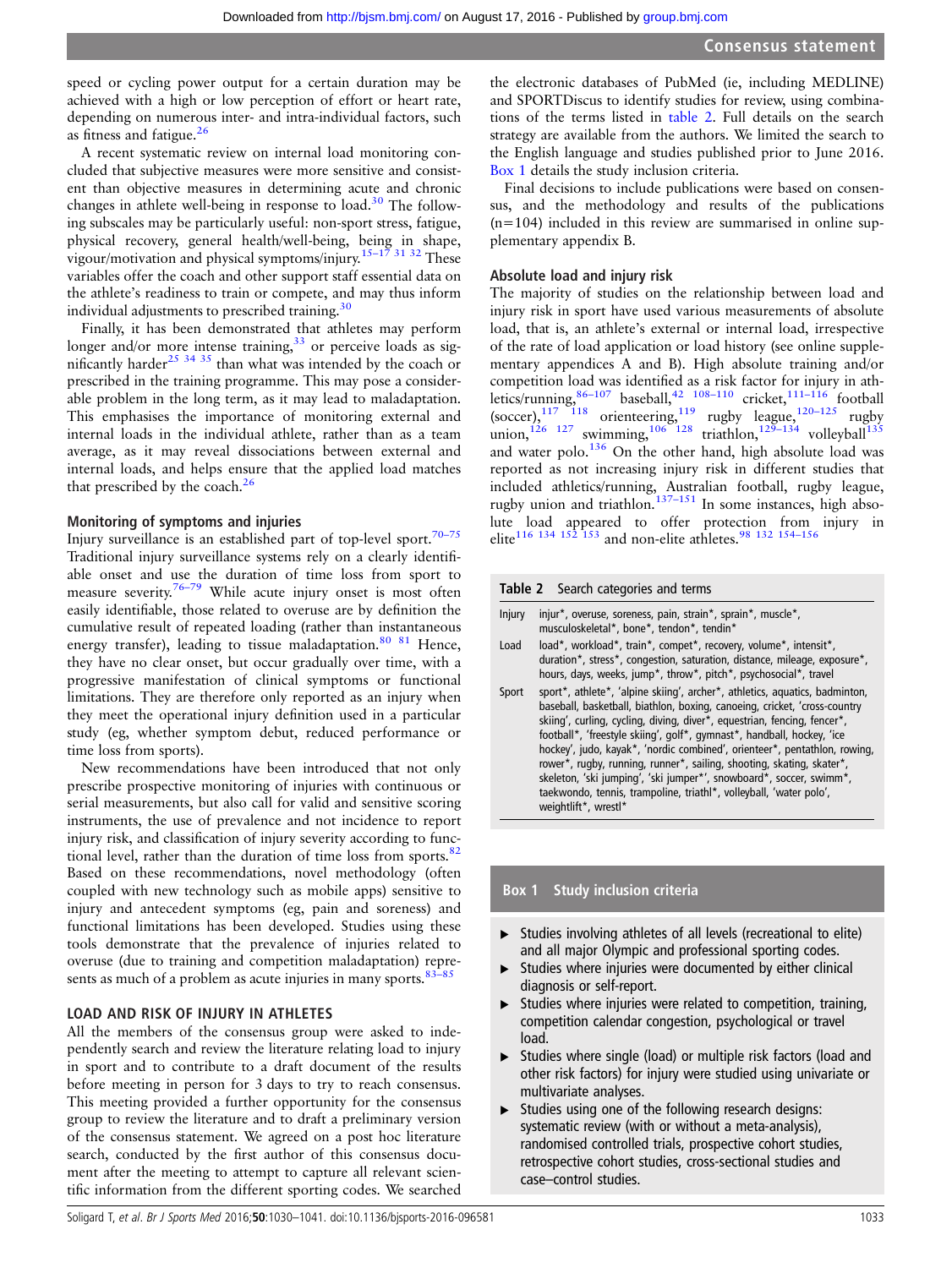Poorly managed training or competition loads can increase injury risk through a variety of mechanisms operating either at a tissue level or at a whole-athlete level. At a tissue level, training and competition load may lead to excessive microdamage and injury if the magnitude (intensity, frequency and duration) of loading is beyond the tissue's current loadbearing capacity (sometimes referred to as its 'envelope of function'),  $157$  or if the recovery between loading cycles is insufficient (fi[gure 2](#page-2-0)).<sup>[158](#page-11-0)</sup> This mechanism forms the basis of pathoaetiological models of a range of overuse injury types, including bone stress injuries, $159 \t{160}$  tendinopathy $158$  and patellofemoral pain.<sup>[157](#page-11-0)</sup> It has also been suggested that cumulative tissue fatigue due to repetitive loading may increase athletes' susceptibility for injuries typically thought to be entirely acute in nature, such as anterior cruciate ligament ruptures;<sup>[161](#page-11-0)</sup> however, this hypothesis needs further corroboration.

At an athlete level, inappropriate loading can increase injury risk by impairing factors such as decision-making ability, coordination and neuromuscular control. Fatigue from training and competition leads to reduced muscular force development and contraction velocity. In turn, this can increase the forces imposed on passive tissues,  $162-164$  $162-164$  adversely alter kinetics, kine-matics and neural feedback,<sup>[165](#page-11-0)–170</sup> reduce joint stability<sup>171–[174](#page-12-0)</sup> and thus contribute to increased risk of acute and overuse injuries.

The studies associating low absolute loads with an increased risk of injury<sup>[98](#page-10-0) [116 132 134 152](#page-11-0)–156</sup> may imply inability to cope with impending higher loads. Training and competition engender a number of adaptations within various bodily systems and organs, which are specific to the stimuli applied. Depending on the type of stimulus, defined by the mode of exercise and the intensity, duration and frequency of loading, neuromuscular, cardiovascular, skeletal and metabolic adaptations occur. $2-5$  The various biological adaptations induced by (appropriate) training increase athletes' capacity to accept and withstand load, and may thus provide athletic resilience to athletes, resulting in protection from injuries.

#### Relative load, rapid changes in load and injury risk

While the studies on absolute load document a relationship between high and low loads and injuries, they fail to take into account the rate of load application (ie, the load history or fitness) of the athlete. Recent studies indicate that high absolute loads may not be the problem per se, but rather excessive and rapid increases in the load that an athlete is exposed to relative to what he/she is prepared for, with evidence emerging<br>from Australian football,  $150$   $152$   $175-177$  basketball,  $178$ from Australian football,<sup>150</sup> cricket,<sup>[116](#page-11-0) [179](#page-12-0)</sup> football,<sup>[180](#page-12-0)–182</sup> rugby league<sup>[122](#page-11-0) [183](#page-12-0)–185</sup> and rugby union.<sup>[127](#page-11-0)</sup> Specifically, large week-to-week changes in load (rapid increases in intensity, duration or frequency) have been shown to place the athlete at a significantly increased risk of injury.<sup>[45](#page-10-0)</sup> [127 152](#page-11-0) [175 177](#page-12-0)

Based on earlier work by Banister and Calvert,<sup>[67](#page-10-0)</sup> Gabbett and colleagues<sup> $45$  [186](#page-12-0)</sup> recently introduced the concept of the acute: chronic load ratio to model the relationship between changes in load and injury risk (figure 4). This ratio describes the acute training load (eg, the training load of the last week) to the chronic load (eg, the 4-week rolling average of load). If chronic load has been progressively and systematically increased to high levels (ie, the athlete has developed fitness) and the acute load is low (ie, the athlete is experiencing minimal fatigue), then the athlete is considered well prepared. Conversely, if acute load exceeds the chronic load (ie, acute loads have been rapidly increased, resulting in fatigue, or training over the last 4 weeks



**Figure 4** Acute: chronic load ratio (redrawn from Gabbett<sup>45</sup>).

has been inadequate to develop fitness), then the athlete is considered underprepared and likely at an increased risk of injury. Hence, this model takes into account the positive and negative effects of training and competition loads. The model has currently been validated through data from three different sports (Australian football, cricket and rugby league), $187$  demonstrating that injury likelihood is low (<10%) when the acute: chronic load ratio is within the range of 0.8–1.3. However, when the acute:chronic load ratio exceeds 1.5 (ie, the load in the most recent week is 1.5 times greater than the average of the last 4 weeks), the likelihood of injury more than doubles (figure 4).<sup>183</sup> <sup>18</sup>

Interestingly, there are reports of a latent period of increased injury risk following rapid increases in load. For example, Hulin et  $al^{179}$  183 found that an acute: chronic load ratio higher than 1.5 had little to no effect on injury likelihood in the current week, but that the likelihood of injury in the week following a rapid increase in load was two to four times higher. Furthermore, Orchard et  $al^{113}$  $al^{113}$  $al^{113}$  found a delayed injury risk lasting up to a month following a rapid load increase in cricket fast bowlers.

Overall, these data suggest that team-sport athletes respond significantly better to relatively small increases (and decreases), rather than larger fluctuations in loading. Provided that the athlete reaches these loads in a gradual and controlled fashion, high loads and physically hard training appear to offer a protective effect against injuries, due to the mediating effect on adaptation and the development of physical qualities. Pending confirmation through research, it is generally believed that the same principles are applicable in athletes participating in individual endurance<sup>[188](#page-12-0)</sup> and technical sports.

#### Competition calendar congestion and injury risk

Through intensified participation, competition typically places greater demands on the athlete than does training (when exposure is adjusted for). Depending on the magnitude of the increase in intensity, it can be argued that competition itself should be regarded as a rapid increase in load (ie, high acute load through competition), relative to what the athlete is prepared for (lower chronic load through training). This could be one contributing factor to the significantly elevated injury rates typically found in competition compared to training across sports, with competition identified as an injury risk factor in the literature.<sup>189</sup>

Calendar congestion, referring to the accumulation of matches/events over a shorter period of time than usual, may represent an exacerbated rapid increase in the acute load imposed on the athlete. Of the 12 studies exploring this relationship, eight (four in elite football, two in elite and junior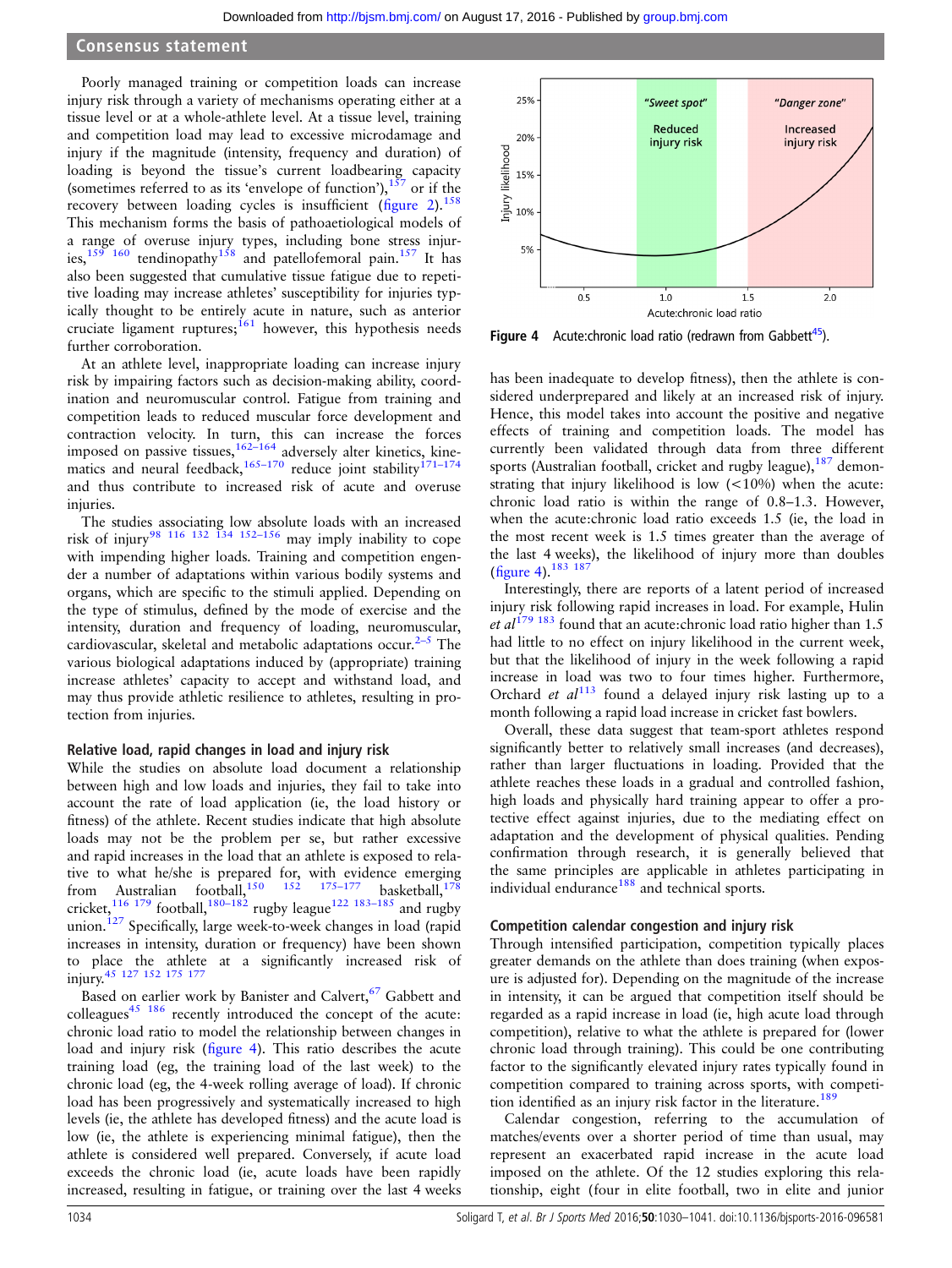cricket, one in junior tennis and one in elite rugby league) found that competition congestion leads to increased injury rates,[37](#page-9-0) [111 112](#page-11-0) 190–[194](#page-12-0) whereas four (two in elite football, one in elite cricket and one in elite rugby league) found no significant associations.<sup>[115](#page-11-0) [184 195 196](#page-12-0)</sup> In cricket, Dennis et  $al^{111}$  $al^{111}$  $al^{111}$  found that elite fast bowlers having  $\lt 2$  or  $\geq 5$  days of recovery days between bowling sessions, as well as junior fast bowlers with an average of  $\lt3.5$  rest days,<sup>[112](#page-11-0)</sup> were at significantly increased risk of injury. In comparison, Orchard et  $al^{115}$  $al^{115}$  $al^{115}$  found a nonsignificant trend that elite bowlers who exceed 100 overs in 17 days are at an increased risk of injury.

Jayanthi *et al*<sup>[190](#page-12-0)</sup> investigated the medical withdrawal rates in US Tennis Association junior national tennis tournaments, and found that the number of medical withdrawals increased significantly if players played five or more, compared with four or less matches in a tournament. Comparative data from elite tennis are currently non-existent. In elite rugby league, two studies have explored the relationship between match congestion and injury risk. Murray et  $al^{192}$  $al^{192}$  $al^{192}$  found that match congestion can lead to either high or low injury rates, depending on the playing position and its inherent game demands. In contrast, Hulin et  $al^{184}$  $al^{184}$  $al^{184}$ found no difference in injury risk between short and long recovery periods.

In football, six studies have investigated the impact of either short<sup>[37](#page-9-0)</sup> <sup>191 193</sup> <sup>195</sup> or prolonged<sup>191 194</sup> <sup>196</sup> periods of match congestion on subsequent injury rates, with match congestion typically defined as playing two matches per week, compared to one, albeit using different cut-offs for days of in-between recovery. Whereas no difference was found in injury rates in match cycles with  $\leq$ 3 days compared to  $\geq$ 4 days in-between recovery,<sup>[191 195](#page-12-0)</sup> significantly higher injury rates were observed in match cycles with  $\leq$ 3 days<sup>193</sup> <sup>194</sup> or  $\leq$ 4 days<sup>[37](#page-9-0)</sup> <sup>191</sup> <sup>193</sup> compared to  $\geq$ 6 days of between-match recovery. Other reports on prolonged congestion periods (weeks) and injury rates have provided conflicting results; Bengtsson et  $al^{191}$  $al^{191}$  $al^{191}$  observed higher muscle injury rates during matches in congested periods, whereas Carling et  $al^{196}$  $al^{196}$  $al^{196}$ found no association.

Although there are some conflicting results and limited data, the majority of the available data on competition frequency seems to demonstrate that a congested competition calendar is associated with an increased risk of competition injury. In football, a pattern is emerging where two, compared to one match per week, significantly increases the risk of match injury. Overall, training injuries seem uninfluenced, or even reduced,<sup>194</sup> during periods of match congestion. It is possible that this can be attributed to deliberate downregulation of the training load, as orienting the training towards recovery during periods of competition congestion is a customary practice in elite sport.

#### Psychological load and injury risk

A number of psychological variables may influence injury risk. These include psychological stressors, such as negative life-event stress,<sup>[22 32](#page-9-0) 197–[203](#page-12-0)</sup> daily hassles<sup>32 [204](#page-12-0)–207</sup> and sports-related stress (eg, feeling of insufficient breaks and rest, stiff and tense muscles, and feeling vulnerable to injuries),<sup>[117 133](#page-11-0) [207](#page-12-0)</sup> but also personality variables such as trait anxiety,  $22 \frac{32}{199}$   $205$   $208$   $209$ state anxiety,  $203$  stress susceptibility,  $205$  type A behaviours,  $210$ trait irritability<sup>[205](#page-12-0)</sup> and mistrust,<sup>[22](#page-9-0)</sup> as well as maladaptive coping strategies.<sup>[22](#page-9-0)</sup> <sup>149</sup> <sup>205</sup> <sup>211</sup>

The proposed mechanism by which psychological stress responses increase injury risk is through attentional and somatic changes such as increased distractibility and peripheral narrowing, as well as muscle tension, fatigue and reduced timing/coord-ination.<sup>32 [197 198 200 207](#page-12-0)</sup> The evidence for the potential of daily

hassles to predict injuries may be particularly important, as it suggests a potential rapid change to the injury risk to which an athlete is exposed.<sup>[32](#page-9-0) [206](#page-12-0)</sup> Furthermore, the burden placed on athletes undergoing major negative life events or chronic daily hassles may also increase their vulnerability to consider other minor stressors and events as stressful.<sup>[32](#page-9-0)</sup>

#### Travel load and injury risk

The modern-day elite athlete typically competes in a number of international competitions and tournaments. This necessitates international travel not only for competition purposes, but also to attend training camps. Long-distance air travel across several time zones exposes passengers to travel fatigue and jet lag, which is suggested to negatively influence performance<sup>[212](#page-12-0)–214</sup> and susceptibility to illness.  $215$   $216$  However, no link has yet been established for injuries. Fuller *et al*<sup>[217](#page-12-0)</sup> and Schwellnus et  $al^{218}$  $al^{218}$  $al^{218}$  found no evidence to suggest that extensive air travel and crossing multiple time zones led to an increase risk of injury in elite rugby union players. Similarly, Fowler et  $al^{219}$  $al^{219}$  $al^{219}$  observed no significant effect of regular national travel on recovery or injury rate in professional Australian soccer players.

#### Methodological considerations

There are a number of reasons for the significant heterogeneity among the included papers on the relationship between load and injury risk in this consensus paper. The studies were conducted in different sports, on samples of different skill levels, ages and sizes, and have employed a wide variety of research designs and methodologies, including different definitions and measurement methods of load and injury. It is perhaps not surprising, for example, that a cross-sectional registration of high weekly distance of swimming yields different results on the prevalence of shoulder supraspinatus tendinopathy in 80 male and female elite swimmers with a mean age of  $16$  years<sup>[128](#page-11-0)</sup> than does prospective recording of high session ratings of perceived exertion (session RPE) on injury incidence in 220 male rugby league players with a mean age of 21 years.<sup>121</sup>

The findings show that one of the most frequently used measures of load is the session RPE,  $117 \t120-124 \t127 \t146$ [150 152 153](#page-11-0) [175 178 179](#page-12-0) or similar cross-products of training duration and subjectively reported intensity.[104 105 149](#page-11-0) These tools are particularly common in team sports, and have the advantage of combining external (duration) and internal (rating of perceived exertion) load, which may aid in revealing fatigue. $2630$ However, these tools also have limitations in that they do not differentiate between short high-intensity sessions and long lowintensity sessions. For example, a 30-min session with an RPE of 8 and a 120-min session with an RPE of 2 will yield a session RPE of 240; however, the two sessions likely have very different effects on injury risk and pattern.

Load is also commonly recorded and reported as the exposure to training per unit of time<sup>[90](#page-10-0)</sup> [106 131 132 134 139 140 144 145 148 151 156](#page-11-0) or the distance (mileage) of running, cycling or swimming.<sup>86-[100](#page-10-0)</sup> 01 the distance tunitary of future of  $\frac{1}{102}$  [102 103](#page-10-0) [107 128](#page-11-0)–130 [134 137](#page-11-0) 139–[143 155](#page-11-0) However, these are highly inaccurate measures of load, as they fail to account for the intensity, movement repetitions or impact load performed. Recently, it has become increasingly popular to use global positioning system/microtechnology units to quantify running load, particularly in team sports.<sup>147</sup> <sup>150–152</sup> <sup>176</sup> <sup>177</sup> <sup>181–184</sup> <sup>188</sup> In certain individual sports such as cycling, the use of load sensors allows for composite measures incorporating training volume and intensity. In early baseball and cricket research, throw counts emerged as a simple and potentially effective technique to monitor load, with reports that exceeding thresholds of pitches (eg, pitching  $>100$  innings per year) $110$  or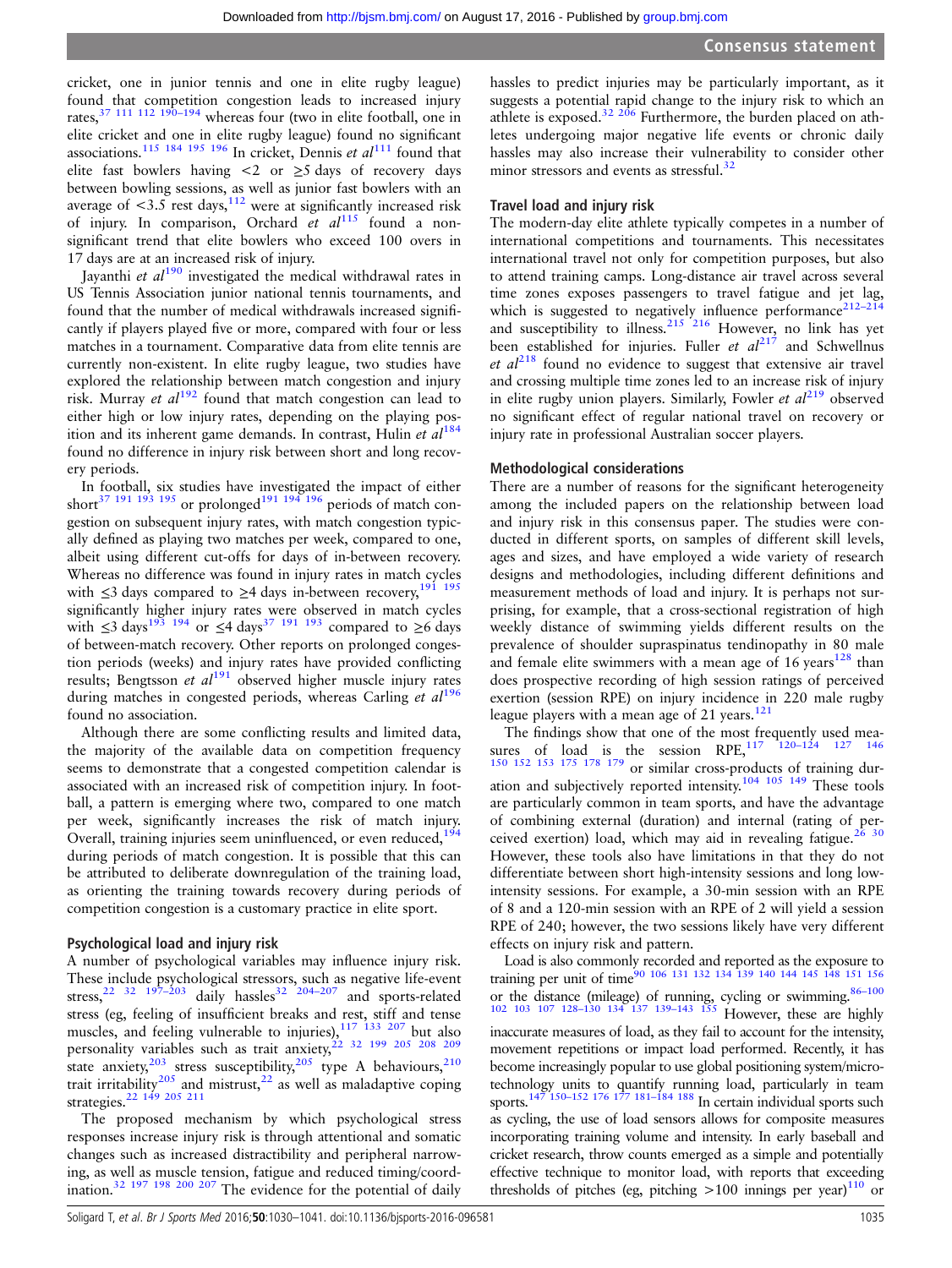throws (eg, completing  $>75$  throws per week)<sup>114</sup> significantly increased the risk of injury. However, measures relying solely on external load do not take into account the intensity of the training or internal response of the athlete, and may therefore have problems with sensitivity and specificity in the identification of athletes in maladaptive states.

The variation in results may also be explained by differences in research design and data analysis. The studies on calendar congestion are specifically limited by (1) small sample sizes (following players from only one team),  $37 \frac{184}{192-196}$  which may restrict external validity and increase the risk of statistical (random) error, (2) disregarding individual exposure and thereby player rotation strategies,<sup>[191 194](#page-12-0)–196</sup> which potentially can dilute the actual injury risk of a player exposed to the full load or (3) employing retrospective cross-sectional designs.<sup>190</sup>

Most of the studies employ either prospective/retrospective cohort or cross-sectional designs. While these studies may demonstrate an association (correlation) between the independent (load) and dependent (injury) variables, the main challenge is to rule out interaction with potential confounding factors. The best study design to examine and identify risk factors that predict injury or illness is large-scale (multicentre) prospective cohort studies. Nonetheless, unlike experimental studies such as randomised controlled trials, cohort and cross-sectional studies rely on adequate data collection and subsequent multivariate analysis to control for the effect of and interaction with other variables—and thereby strengthen the causal relationship. In contrast, the use of univariate analyses, or failing to record data on extraneous variables that influence the dependent variable, may produce spurious results and lead to incorrect conclusions.

Timpka et  $al^{149}$  $al^{149}$  $al^{149}$  recently demonstrated the importance of controlling for the potentially complex interactions between risk factors, when they integrated psychological with physiological and epidemiological data from elite track and field athletes, and found that the maladaptive coping behaviour self-blame replaced training load as a risk factor for overuse injury. The authors suggested that overuse injuries in athletics may not be predicted by the training load per  $se^{104}$  $se^{104}$  $se^{104}$  but rather by high load applied in situations when the athlete is in need of rest. Their findings are important, as they emphasise both the need to control for all risk factors, and that adaptations that occur may lead to large variations in an individual's ability to accept and respond to load, which can alter risk and affect aetiology in a dynamic, recursive fashion.<sup>[13](#page-9-0)</sup>

#### PRACTICAL GUIDELINES FOR LOAD MANAGEMENT

The aim of load management is to optimally configure training, competition and other load to maximise adaptation and performance with a minimal risk of injury. Load management therefore comprises the appropriate prescription, monitoring and adjustment of external and internal loads, for which a number of key practical guidelines can be provided.

#### Prescribing training and competition load

Evidence is emerging that poor load management with ensuing maladaptation is a major risk factor for sports injury. The limitation of data to a few select sports and athlete populations, combined with the distinct natures of different sports, make it difficult to provide sport-specific guidelines for load management. However, certain general points can be made:

▸ High loads can have either positive or negative influences on injury risk in athletes, with the rate of load application and intrinsic risk factor profile being critical factors. Athletes

respond significantly better to relatively small increases (and decreases), rather than larger fluctuations in loading. While it is likely that different sports will have different load-injury profiles, current evidence from Australian football, cricket and rugby league suggests that athletes should limit weekly increases of their training load to <10%, or maintain an acute:chronic load ratio within a range of 0.8–1.3, to stay in positive adaptation and thus reduce the risk of injuries.

- In football, playing two matches (ie,  $\leq 4$  days recovery between matches), compared to one match per week, increases the risk of injury. In these circumstances, football teams should consider using squad rotation to prevent large increases in match loads for individual players.
- ▸ Load should always be prescribed on an individual and flexible basis, as there is large inter- and intra-individual variation in the time frame of response and adaptation to load.
- ▸ Special attention should be given to load management in developing athletes, who are at increased risk when introduced to new loads, changes in loads or congested competition calendars[.180 220](#page-12-0)–<sup>222</sup>
- Variation in an athlete's psychological stressors should also guide the prescription of training and/or competition loads.
- ▸ Coaches and support staff must schedule adequate recovery, particularly after intensive training periods, competitions and travel, including nutrition and hydration, sleep and rest, active rest, relaxation strategies and emotional support.
- ▸ Sports governing bodies must consider the health of the athletes, and hence, the competition load when planning their event calendars. This requires increased coordination between singlesport and multisport event organisers, and the development of a comprehensive calendar of all international sports events.

## Monitoring load

Scientific monitoring of the athlete's loads is key to successful load management, athlete adaptation and injury mitigation in sport.

- ▶ Coaches and support staff are recommended to employ scientific methods to monitor the athlete's load and detect meaningful change.
- ▸ Load should always be monitored individually.
- ▸ No single marker has been validated to identify when an athlete has entered a maladaptive state; hence, it is recommended to use a combination of external and internal load measures that are relevant and specific to the nature of each sport.
- ▸ Subjective load measures are particularly useful, and coaches and support staff may employ them with confidence. Subscales that evaluate non-sport stress, fatigue, physical recovery, general health/well-being and being in shape are responsive to acute and chronic training.<sup>[30](#page-9-0)</sup>
- ▸ Load is not an isolated variable, but must be monitored using a comprehensive approach taking into account interaction with and relative contributions from other intrinsic and extrinsic factors, such as injury history, physiological, psychological (eg, non-sport loads), biochemical, immunological, environmental and genetic factors, as well as age and sex.
- ▸ Special consideration should be given to the monitoring of acute and chronic loads, and the acute:chronic load ratio of the individual athlete.
- ▸ Monitoring should be performed frequently (eg, daily or weekly measures self-administered by the athlete) to enable acute adjustments to training and competition loads as required; however, with consideration given to minimising the burden on athletes.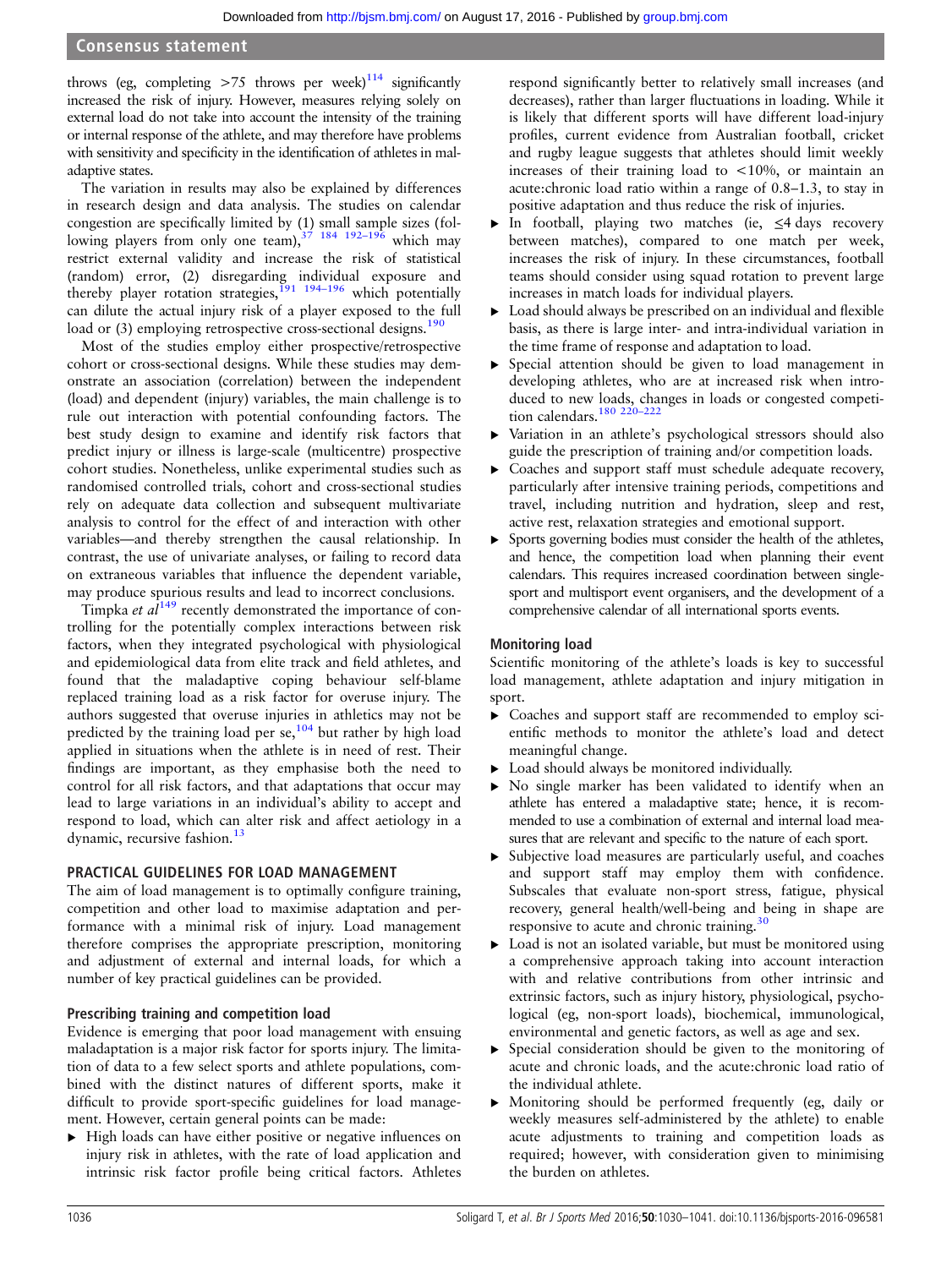## Psychological load management

Psychological load (stressors), such as negative life-event stress and daily hassles, can significantly increase the risk of injury in athletes. Clinical practical recommendations centre on reducing state-level stressors and educating athletes, coaches and support staff in proactive stress management, and comprise: $32$ 

- ▸ Developing resilience strategies to help athletes understand the relationship between personal traits, negative life events, thoughts, emotions and physiological states, which, in turn, may help them minimise the impact of negative life events and the subsequent risk of injury.
- ▸ Educating athletes in stress-management techniques, confidence building and goal setting, optimally under supervision of a sport psychologist, to help minimise the effects of stress and reduce the likelihood of injury.
- ▸ Reducing training and/or competition load and intensity to mitigate injury risk for athletes who appear unfocused as a consequence of negative life events or ongoing daily hassles.
- ▸ Implementing periodical stress assessments (eg, hassle and uplift scale,  $52$  or life events survey for collegiate athletes  $50$  to inform adjustment of athletes' training and/or competition loads. An athlete who reports high levels of daily hassle or stress could likely benefit from reducing the training load during a specified time period to prevent potential fatigue, injuries or burnout.<sup>[32](#page-9-0)</sup>

## Monitoring of injury

The use of sensitive measures to monitor an athlete's health can lead to early detection of symptoms and signs of injury, early diagnosis and appropriate intervention. Athletes' innate tendency to continue to train and compete despite the existence of physical symptoms or functional limitations, particularly at the elite level, highlights the pressing need to use appropriate injury monitoring tools.

- ▸ On-going, scientific injury (and illness) surveillance systems should be established in all sports.
- ▸ Monitoring tools must be sensitive not only to acute and overuse injuries, but to early clinical symptoms, such as pain and functional limitations.
- ▸ Injury monitoring should ideally be on-going, but must at least occur for a period of time (eg, at least 4 weeks) after rapid increases in loads.

#### RESEARCH DIRECTIONS FOR LOAD MANAGEMENT IN SPORT

In general, there is a paucity of research data on the relationship between load (training, competition, competition calendar congestion, psychological, travel or other) and injury risk, with limited evidence from a few select sports.

The potential of future research lies in informing the development of training and competition programmes tailored to the needs of the individual, following interaction with and variation in other risk factors. We identified that research should be directed towards:

- ▸ Promoting further large-scale prospective cohort studies investigating the dose–response relationship between load and injury. Particular focus should be placed on the potential interactions with and relative contributions from other physiological, psychological, environmental and genetic risk factors, to further elucidate the global capacity of individuals to adapt to different loads at any given time.
- ▸ Increasing the understanding on how psychological and psychosocial factors interact with physiological and mechanical factors to increase injury vulnerability.
- ▸ Exploring whether it is possible, taking into account interand intra-individual variation, to identify optimal training and competition loads (or upper limits) for elite and developing athletes in different sports, including training intensity, duration and frequency, competition frequency (calendar congestion and cut-offs for the number of recovery days) and season duration.
- Conducting further studies on the impact of the acute: chronic load ratio (ie, rapid increases/decreases in load compared to relatively stable loading) on injury risk in multiple sports, including individual endurance and technical sports.
- ▸ Investigating the potential latent period (time frame of onset and end) of increased injury risk following (rapid) changes in load.
- ▸ Elucidating special needs, competition matching and load-induced adaptations in young talented athletes.
- ▸ Studying the effects of short and prolonged competition congestion in sports, using individual, rather than team load, data.
- ▸ Examining the effects of periodisation on injury risk in sport.
- ▸ Validating the efficacy and sensitivity of established and emerging external and internal load monitoring measures to identify maladaptation and increased injury risk in athletes.
- ▸ Elucidating the influence of load and recovery on the development of fatigue, subclinical tissue damage, clinical symptoms and injury.
- Further examining the relationship (including mechanisms) between travel fatigue and jet lag, and injury risk.
- ▸ Exploring the possibility of using experimental research designs, such as randomised controlled trials, to evaluate the effect of load monitoring interventions (eg, confining the acute:chronic load ratio between 0.8 and 1.3) compared with a control group (eg, usual loading routines) on injury rates in sport.
- ▸ Reviewing sport-governing bodies' initiatives to mitigate load-induced health problems, and assessing the effectiveness of current policies and practices. As with all research, there is a need to look to innovative policies and tool $s^{223}$  to promote knowledge translation.

## **SUMMARY**

Data on the relationship between load and risk of injury are limited to a few select sports and athlete populations. High loads can have either positive or negative influences on injury risk in athletes, with the rate of load application in combination with the athlete's internal risk factor profile likely being critical factors. Athletes respond significantly better to relatively small increases (and decreases), rather than larger fluctuations in loading. There is evidence from some sports that if load is applied in a moderate and progressive manner, and rapid increases in load—relative to what the athlete is prepared for—are avoided, high loads and physically hard training may offer a protective effect against injuries. Load must always be prescribed on an individual and flexible basis, as there is large inter- and intra-individual variation in the time frame of response and adaptation to load. Regular athlete monitoring is fundamental to ensure appropriate and therapeutic levels of external and internal loads and thus to maximise performance and minimise the risk of injury. Sports governing bodies must consider the health of the athletes, and hence, the overall competition load when planning event calendars. More research is needed on the impact of competition calendar congestion and rapid changes in load on injury risk in multiple sports, as well as on the interaction with other physiological, psychological, environmental and genetic risk factors.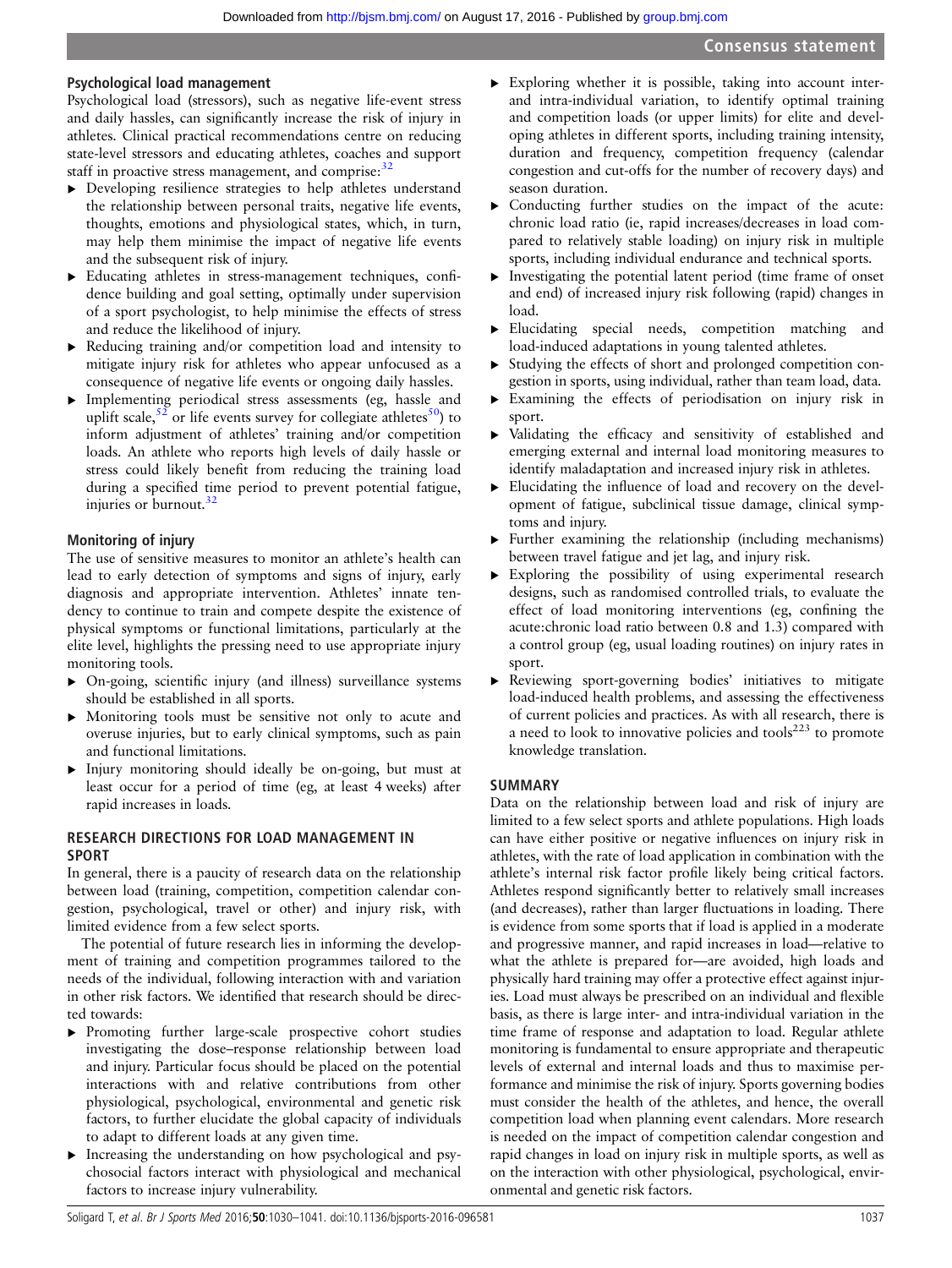#### <span id="page-9-0"></span>Author affiliations <sup>1</sup>

<sup>1</sup>Medical and Scientific Department, International Olympic Committee, Lausanne, Switzerland

<sup>2</sup>Section Sports Medicine, Faculty of Health Sciences, Institute for Sport, Exercise Medicine and Lifestyle Research, University of Pretoria, Hatfield,Pretoria, South Africa <sup>3</sup> <sup>3</sup>Sports Medicine Department, Aspetar, Qatar Orthopedic and Sports Medicine Hospital, Doha, Qatar

4 Oslo Sports Trauma Research Center, Department of Sports Medicine, Norwegian School of Sport Sciences, Oslo, Norway

<sup>5</sup>Olympic Training Center (Olympiatoppen), Oslo, Norway

<sup>6</sup>School of Exercise Science, Australian Catholic University, Brisbane, Queensland, Australia

<sup>7</sup>School of Human Movement Studies, University of Queensland, Brisbane, Australia <sup>8</sup>School of Sport, Exercise and Health Sciences, Loughborough University, Loughborough, UK

<sup>9</sup>Department of Medical and Health Sciences, Division of Physiotherapy, Linköping

University, Linköping, Sweden<br><sup>10</sup>Department of Orthopaedic Surgery and Sports Medicine, University of Illinois at Chicago, Chicago, Illinois, USA

<sup>11</sup>Department of Family Practice, Centre for Hip Health and Mobility, University of

British Columbia, Vancouver, Canada<br><sup>12</sup>Human Physiology Research Group, Vrije Universiteit Brussel, Brussels, Belgium

<sup>13</sup>School of Public Health, University of Sydney, Sydney, Australia<br><sup>14</sup>Medical Department, Royal Dutch Lawn Tennis Association, Amersfoort, The **Netherlands** 

<sup>15</sup> Amsterdam Collaboration on Health and Safety in Sports, IOC Research Centre for Prevention of Injury and Protection of Athlete Health, VUmc/AMC, Amsterdam, The

Netherlands<br><sup>16</sup>World Rugby, Dublin, Ireland

<sup>17</sup>Faculty of Medicine, University of Oslo, Oslo, Norway

Twitter Follow Torbjørn Soligard [@TSoligard, Juan Manuel Alonso](http://twitter.com/TSoligard)

[@DrJuanMAlonso, Ben Clarsen @benclarsen, Hendrik Dijkstra @DrPaulDijkstra,](http://twitter.com/DrPaulDijkstra) [Roald Bahr @RoaldBahr, Tim Gabbett @TimGabbett, Martin Hägglund @MHgglund,](http://twitter.com/MHgglund) [Christa Janse van Rensburg @ChristaJVR, Karim M Khan @BJSM\\_BMJ, Romain](http://twitter.com/BJSM_BMJ) [Meeusen @RomainMeeusen, John W Orchard @DrJohnOrchard, Babette M Pluim](http://twitter.com/DrJohnOrchard) [@docpluim, Lars Engebretsen @larsengebretsen](http://twitter.com/larsengebretsen)

Acknowledgements The authors acknowledge the contribution and support of IOC Medical and Scientific Chair, Dr Uğur Erdener, during the consensus meeting, and the International Olympic Committee for funding the meeting.

Contributors TS and MS made substantial contributions to overall and detailed conception, planning, drafting and critically revising the paper. J-MA, RBahr, BC, HPD, TG, MG, MH, MRH, CJvR, KMK, RM, JWO, BMP and MR made substantial contributions to drafting and critically revising the paper. LE and RBudgett made substantial contributions to overall conception and planning of the paper.

Funding International Olympic Committee.

Competing interests TS works as Scientific Manager in the Medical and Scientific Department of the International Olympic Committee. KMK is the Editor-in-Chief of the British Journal of Sports Medicine. JWO is Chief Medical Officer for Cricket Australia and was the Chief Medical Officer of the International Cricket Council Cricket World Cup 2015. BMP is Chief Medical Officer of the Royal Dutch Lawn Tennis Association and member of the International Tennis Federation (ITF) Sport Science and Medicine Commission. She is Editor of the British Journal of Sports Medicine. LE is the Head of Scientific Activities in the Medical and Scientific Department of the International Olympic Committee, and Editor of the British Journal of Sports Medicine and Journal of Bone and Joint Surgery.

Provenance and peer review Not commissioned; externally peer reviewed.

#### **REFERENCES**

- 1 Hill J. Sport in history: an introduction. London: Palgrave Macmillan, 2010.
- 2 Booth FW, Thomason DB. Molecular and cellular adaptation of muscle in response to exercise: perspectives of various models. Physiol Rev 1991;71:541–85.
- 3 Hawley JA, Hargreaves M, Joyner MJ, et al. Integrative biology of exercise. [Cell](http://dx.doi.org/10.1016/j.cell.2014.10.029) 2014;159:738–49.
- 4 Viru A, Viru M. Nature of training effects. In: Garrett WE Jr, Kirkendall DT, eds. Exercise and sport science. 1st edn. Philadelphia: Lippincott Williams and Wilkins, 2000:67–96.
- 5 Brooks GA, Fahey TD, Baldwin KM. Exercise physiology: human bioenergetics and its applications. 4th edn. New York: McGraw-Hill, 2004.
- 6 Meeusen R. Overtraining syndrome. In: Mujika I, Hausswirth C, eds. Recovery for performance in sport. Champaign, IL: Human Kinetics, 2013:9–20.
- 7 McCall A, Carling C, Nedelec M, et al. Risk factors, testing and preventative strategies for non-contact injuries in professional football: current perceptions and practices of 44 teams from various premier leagues. [Br J Sports Med](http://dx.doi.org/10.1136/bjsports-2014-093439) 2014;48:1352–7.
- McCall A, Davison M, Andersen TE, et al. Injury prevention strategies at the FIFA 2014 World Cup: perceptions and practices of the physicians from the 32 participating national teams. [Br J Sports Med](http://dx.doi.org/10.1136/bjsports-2015-094747) 2015;49:603-8.
- 9 McCall A, Dupont G, Ekstrand J. Injury prevention strategies, coach compliance and player adherence of 33 of the UEFA Elite Club Injury Study teams: a survey of teams' head medical officers. [Br J Sports Med](http://dx.doi.org/10.1136/bjsports-2015-095259) 2016;50:725-30.
- 10 Baker S, O'Neill B, Karpf R. The injury fact book. 2nd edn. New York, NY: Oxford University Press, 1992.
- 11 Kibler WB, Chandler TJ, Stracener ES. Musculoskeletal adaptations and injuries due to overtraining. [Exerc Sport Sci Rev](http://dx.doi.org/10.1249/00003677-199200200-00004) 1992;20:99-126.
- 12 Meeuwisse WH. Assessing causation in sport injury: a multifactorial model. [Clin](http://dx.doi.org/10.1097/00042752-199407000-00004) [J Sport Med](http://dx.doi.org/10.1097/00042752-199407000-00004) 1994;4:166–70.
- 13 Meeuwisse WH, Tyreman H, Hagel B, et al. A dynamic model of etiology in sport injury: the recursive nature of risk and causation. [Clin J Sport Med](http://dx.doi.org/10.1097/JSM.0b013e3180592a48) 2007;17:215–19.
- 14 Drew MK, Finch CF. The relationship between training load and injury, illness and soreness: a systematic and literature review. [Sports Med](http://dx.doi.org/10.1007/s40279-015-0459-8) 2016;46:861-83.
- 15 Kuipers H, Keizer HA. Overtraining in elite athletes. Review and directions for the future. Sports Med 1988;6:79–92.
- 16 Fry RW, Morton AR, Keast D. Overtraining in athletes. An update. [Sports Med](http://dx.doi.org/10.2165/00007256-199112010-00004) 1991;12:32–65.
- 17 Kenttä G, Hassmén P. Overtraining and recovery. A conceptual model. Sports Med 1998;26:1–16.
- 18 Meeusen R, Duclos M, Foster C, et al. Prevention, diagnosis, and treatment of the overtraining syndrome: joint consensus statement of the European College of Sport Science and the American College of Sports Medicine. [Med Sci Sports Exerc](http://dx.doi.org/10.1249/MSS.0b013e318279a10a) 2013;45:186–205.
- 19 Schwellnus M, Soligard T, Alonso JM, et al. International Olympic Committee consensus statement on load in sport and risk of illness: how much is too much? Br J Sports Med 2016;50:1030–41.
- 20 Budgett R. Overtraining syndrome. [Br J Sports Med](http://dx.doi.org/10.1136/bjsm.24.4.231) 1990;24:231-6.
- 21 Lehmann M, Foster C, Keul J. Overtraining in endurance athletes: a brief review. [Med Sci Sports Exerc](http://dx.doi.org/10.1249/00005768-199307000-00015) 1993;25:854–62.
- 22 Johnson U, Ivarsson A. Psychological predictors of sport injuries among junior soccer players. [Scand J Med Sci Sports](http://dx.doi.org/10.1111/j.1600-0838.2009.01057.x) 2011;21:129-36.
- 23 Borresen J, Lambert MI. The quantification of training load, the training response and the effect on performance. [Sports Med](http://dx.doi.org/10.2165/11317780-000000000-00000) 2009;39:779-95.
- 24 Oxford Dictionaries. 'Load'. Oxford University Press. [http://www.oxforddictionaries.](http://www.oxforddictionaries.com/definition/english/load) com/defi[nition/english/load](http://www.oxforddictionaries.com/definition/english/load) (accessed 24 May 2016).
- 25 Wallace LK, Slattery KM, Coutts AJ. The ecological validity and application of the session-RPE method for quantifying training loads in swimming. [J Strength Cond](http://dx.doi.org/10.1519/JSC.0b013e3181874512) [Res](http://dx.doi.org/10.1519/JSC.0b013e3181874512) 2009;23:33–8.
- 26 Halson SL. Monitoring training load to understand fatigue in athletes. Sports Med 2014;44(Suppl 2):S139–47.
- 27 Impellizzeri FM, Rampinini E, Marcora SM. Physiological assessment of aerobic training in soccer. [J Sports Sci](http://dx.doi.org/10.1080/02640410400021278) 2005;23:583-92.
- 28 Foster C. Monitoring training in athletes with reference to overtraining syndrome. [Med Sci Sports Exerc](http://dx.doi.org/10.1097/00005768-199807000-00023) 1998;30:1164–8.
- 29 Pyne DB, Martin DT. Fatigue-insights from individual and team sports. In: Marino FE, ed. Regulation of fatigue in exercise. New York: Nova Science, 2011: 177–85.
- 30 Saw AE, Main LC, Gastin PB. Monitoring the athlete training response: subjective self-reported measures trump commonly used objective measures: a systematic review. [Br J Sports Med](http://dx.doi.org/10.1136/bjsports-2015-094758) 2016;50:281–91.
- 31 Hooper SL, Mackinnon LT. Monitoring overtraining in athletes. Recommendations. [Sports Med](http://dx.doi.org/10.2165/00007256-199520050-00003) 1995;20:321–7.
- 32 Ivarsson A, Johnson U, Podlog L. Psychological predictors of injury occurrence: a prospective investigation of professional Swedish soccer players. J Sport Rehabil 2013;22:19–26.
- 33 Foster C, Heimann KM, Esten PL, et al. Differences in perceptions of training by coaches and athletes. SA J Sports Med 2001;8:3–7.
- 34 Murphy AP, Duffield R, Kellett A, et al. Comparison of athlete-coach perceptions of internal and external load markers for elite junior tennis training. [Int J Sports](http://dx.doi.org/10.1123/ijspp2013-0364) [Physiol Perform](http://dx.doi.org/10.1123/ijspp2013-0364) 2014;9:751–6.
- 35 Brink MS, Frencken WG, Jordet G, et al. Coaches' and players' perceptions of training dose: not a perfect match. *[Int J Sports Physiol Perform](http://dx.doi.org/10.1123/ijspp.2013-0009)* 2014;9:497-502.
- 36 Gabbett TJ. Incidence of injury in semi-professional rugby league players. [Br J Sports Med](http://dx.doi.org/10.1136/bjsm.37.1.36) 2003;37:36–43.
- 37 Dupont G, Nedelec M, McCall A, et al. Effect of 2 soccer matches in a week on physical performance and injury rate. [Am J Sports Med](http://dx.doi.org/10.1177/0363546510361236) 2010;38:1752-8.
- Bengtsson H, Ekstrand J, Walden M, et al. Match injury rates in professional soccer vary with match result, match venue, and type of competition. [Am J Sports](http://dx.doi.org/10.1177/0363546513486769) [Med](http://dx.doi.org/10.1177/0363546513486769) 2013;41:1505–10.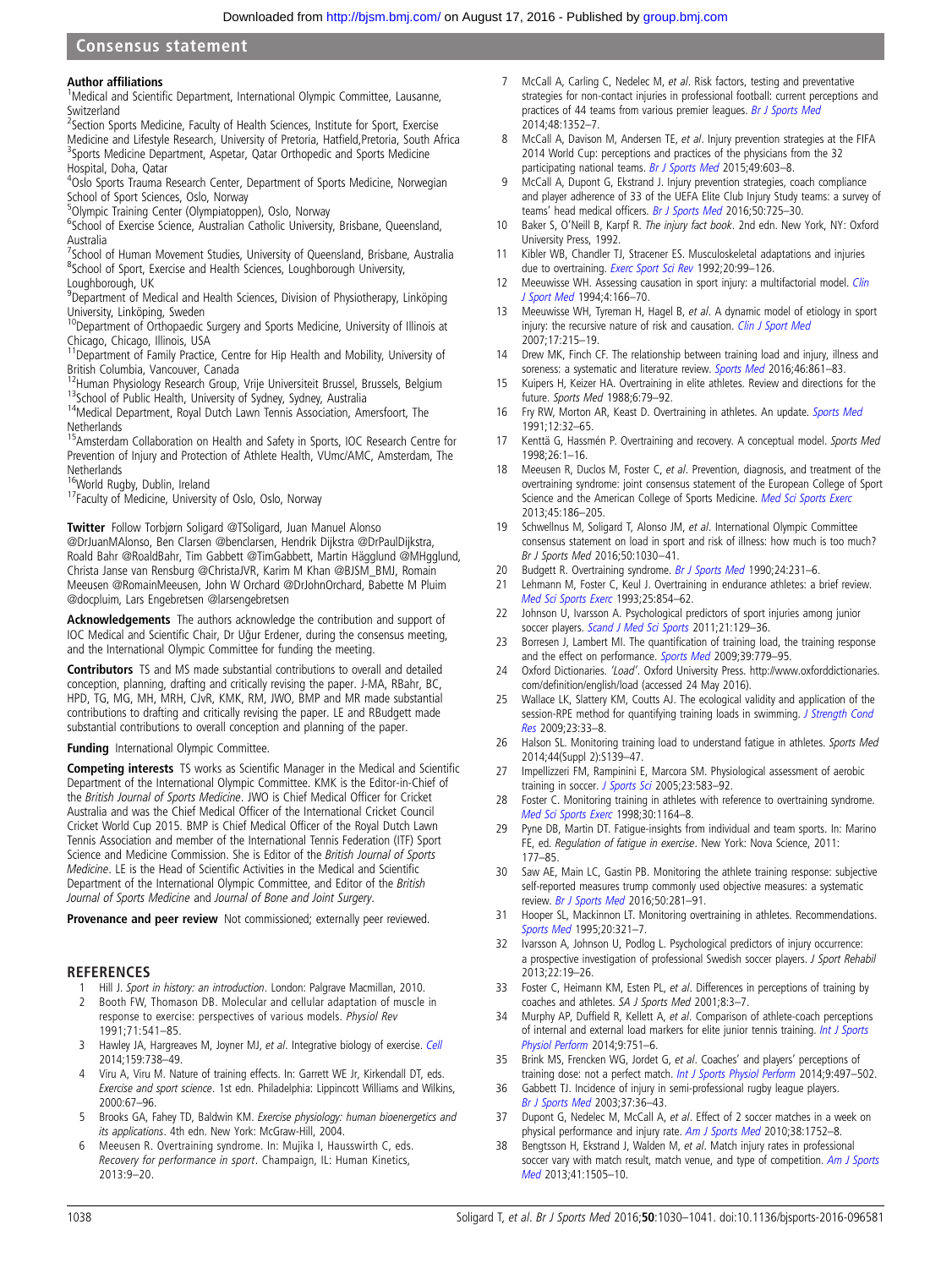- <span id="page-10-0"></span>39 Aughey RJ. Applications of GPS technologies to field sports. Int J Sports Physiol Perform 2011;6:295–310.
- 40 Jobson SA, Passfield L, Atkinson G, et al. The analysis and utilization of cycling training data. [Sports Med](http://dx.doi.org/10.2165/11317840-000000000-00000) 2009;39:833-44.
- 41 Twist C, Highton J. Monitoring fatigue and recovery in rugby league players. Int J Sports Physiol Perform 2013;8:467–74.
- 42 Lyman S, Fleisig GS, Andrews JR, et al. Effect of pitch type, pitch count, and pitching mechanics on risk of elbow and shoulder pain in youth baseball pitchers. Am J Sports Med 2002;30:463–8.
- 43 Bahr MA, Bahr R. Jump frequency may contribute to risk of jumper's knee: a study of interindividual and sex differences in a total of 11,943 jumps video recorded during training and matches in young elite volleyball players. [Br J Sports Med](http://dx.doi.org/10.1136/bjsports-2014-093593) 2014;48:1322–6.
- 44 Macera CA. Lower extremity injuries in runners. Advances in prediction. [Sports](http://dx.doi.org/10.2165/00007256-199213010-00005) [Med](http://dx.doi.org/10.2165/00007256-199213010-00005) 1992;13:50–7.
- 45 Gabbett TJ. The training-injury prevention paradox: should athletes be training smarter and harder? [Br J Sports Med](http://dx.doi.org/10.1136/bjsports-2015-095788) 2016;50:273-80.
- 46 Robinson DM, Robinson SM, Hume PA, et al. Training intensity of elite male distance runners. [Med Sci Sports Exerc](http://dx.doi.org/10.1249/00005768-199109000-00013) 1991;23:1078-82.
- 47 Morgan WP, Brown DR, Raglin JS, et al. Psychological monitoring of overtraining and staleness. [Br J Sports Med](http://dx.doi.org/10.1136/bjsm.21.3.107) 1987;21:107-14.
- 48 Kellmann M, Kallus KW. The recovery-stress-questionnaire for athletes. Frankfurt: Swets and Zeitlinger, 2000.
- 49 Rushall BS. A tool for measuring stress tolerance in elite athletes. [J Appl Sport](http://dx.doi.org/10.1080/10413209008406420) [Psychol](http://dx.doi.org/10.1080/10413209008406420) 1990;2:51–66.
- 50 Petrie TA. Psychosocial antecedents of athletic injury: the effects of life stress and social support on female collegiate gymnasts. [Behav Med](http://dx.doi.org/10.1080/08964289.1992.9936963) 1992;18:127-38.
- 51 Main L, Grove JR. A multicomponent assessment model for monitoring training distress among athletes. [Eur J Sport Sci](http://dx.doi.org/10.1080/17461390902818260) 2009;9:195-202.
- 52 DeLongis A, Folkman S, Lazarus RS. The impact of daily stress on health and mood: psychological and social resources as mediators. [J Pers Soc Psychol](http://dx.doi.org/10.1037/0022-3514.54.3.486) 1988;54:486–95.
- 53 Carver CS. You want to measure coping but your protocol's too long: consider the brief COPE. [Int J Behav Med](http://dx.doi.org/10.1207/s15327558ijbm0401_6) 1997;4:92-100.
- 54 Gustavsson JP, Bergman H, Edman G, et al. Swedish universities Scales of Personality (SSP): construction, internal consistency and normative data. [Acta Psychiatr Scand](http://dx.doi.org/10.1034/j.1600-0447.2000.102003217.x) 2000;102:217–25.
- 55 Spielberger CD, Gorsuch RL, Luschene R, et al. Manual for the state-trait anxiety inventory. Palo Alto, CA: Consulting Psychologists, 1983.
- 56 Smith RE, Smoll FL, Schutz RW. Measurement and correlates of sport-specific cognitive and somatic trait anxiety: the sport anxiety scale. [Anxiety Res](http://dx.doi.org/10.1080/08917779008248733) 1990;2:263-80.
- 57 Smith RE, Schutz RW, Smoll FL, et al. Development and validation of a multidimensional measure of sport-specific psychological skills: the athletic coping skills inventory-28. J Sport Exerc Psychol 1995;17:379–98.
- 58 Miller LC, Murphy R, Buss RH. Consciousness of body: private and public. [J Pers](http://dx.doi.org/10.1037/0022-3514.41.2.397) [Soc Psychol](http://dx.doi.org/10.1037/0022-3514.41.2.397) 1981;41:397–406.
- 59 Seifriz JJ, Duda JL, Chi L. The relationship of perceived motivational climate and beliefs about success in basketball. J Sport Exerc Psychol 1992;14:375-91.
- 60 Davis C, Brewer H, Ratusny D. Behavioral frequency and psychological commitment: necessary concepts in the study of excessive exercising. [J Behav Med](http://dx.doi.org/10.1007/BF00844722) 1993;16:611–28.
- 61 Halson SL. Sleep in elite athletes and nutritional interventions to enhance sleep. Sports Med 2014;44(Suppl 1):S13–23.
- 62 Nederhof E, Lemmink KA, Visscher C, et al. Psychomotor speed: possibly a new marker for overtraining syndrome. [Sports Med](http://dx.doi.org/10.2165/00007256-200636100-00001) 2006;36:817-28.
- 63 Hopkins WG. Quantification of training in competitive sports. Methods and applications. [Sports Med](http://dx.doi.org/10.2165/00007256-199112030-00003) 1991;12:161-83.
- 64 Martin DT, Andersen MB. Heart rate-perceived exertion relationship during training and taper. J Sports Med Phys Fitness 2000;40:201–8.
- 65 Daanen HA, Lamberts RP, Kallen VL, et al. A systematic review on heart-rate recovery to monitor changes in training status in athletes. Int J Sports Physiol Perform 2012;7:251–60.
- 66 Plews DJ, Laursen PB, Stanley J, et al. Training adaptation and heart rate variability in elite endurance athletes: opening the door to effective monitoring. [Sports Med](http://dx.doi.org/10.1007/s40279-013-0071-8) 2013;43:773–81.
- 67 Banister EW, Calvert TW. Planning for future performance: implications for long term training. Can J Appl Sport Sci 1980;5:170-6.
- 68 Beneke R, Leithauser RM, Ochentel O. Blood lactate diagnostics in exercise testing and training. Int J Sports Physiol Perform 2011;6:8–24.
- 69 Snyder AC, Jeukendrup AE, Hesselink MK, et al. A physiological/psychological indicator of over-reaching during intensive training. [Int J Sports Med](http://dx.doi.org/10.1055/s-2007-1021141) 1993;14:29–32.
- 70 Engebretsen L, Soligard T, Steffen K, et al. Sports injuries and illnesses during the London Summer Olympic Games 2012. [Br J Sports Med](http://dx.doi.org/10.1136/bjsports-2013-092380) 2013;47:407–14.
- 71 Junge A, Dvorak J. Injury surveillance in the World Football Tournaments 1998-2012. [Br J Sports Med](http://dx.doi.org/10.1136/bjsports-2013-092205) 2013;47:782-8.
- 72 Willick SE, Webborn N, Emery C, et al. The epidemiology of injuries at the London 2012 Paralympic Games. [Br J Sports Med](http://dx.doi.org/10.1136/bjsports-2013-092374) 2013;47:426-32.
- 73 Alonso JM, Jacobsson J, Timpka T, et al. Preparticipation injury complaint is a risk factor for injury: a prospective study of the Moscow 2013 IAAF Championships. [Br J Sports Med](http://dx.doi.org/10.1136/bjsports-2014-094359) 2015;49:1118–24.
- 74 Mountjoy M, Junge A, Benjamen S, et al. Competing with injuries: injuries prior to and during the 15th FINA World Championships 2013 (aquatics). [Br J Sports Med](http://dx.doi.org/10.1136/bjsports-2014-093991) 2015;49:37–43.
- 75 Soligard T, Steffen K, Palmer-Green D, et al. Sports injuries and illnesses in the Sochi 2014 Olympic Winter Games. [Br J Sports Med](http://dx.doi.org/10.1136/bjsports-2014-094538) 2015;49:441-7.
- 76 Hägglund M, Waldén M, Bahr R, et al. Methods for epidemiological study of injuries to professional football players: developing the UEFA model. [Br J Sports](http://dx.doi.org/10.1136/bjsm.2005.018267) [Med](http://dx.doi.org/10.1136/bjsm.2005.018267) 2005;39:340–6.
- 77 Fuller CW, Ekstrand J, Junge A, et al. Consensus statement on injury definitions and data collection procedures in studies of football (soccer) injuries. [Br J Sports](http://dx.doi.org/10.1136/bjsm.2005.025270) [Med](http://dx.doi.org/10.1136/bjsm.2005.025270) 2006;40:193–201.
- 78 Fuller CW, Molloy MG, Bagate C, et al. Consensus statement on injury definitions and data collection procedures for studies of injuries in rugby union. [Br J Sports](http://dx.doi.org/10.1136/bjsm.2006.033282) [Med](http://dx.doi.org/10.1136/bjsm.2006.033282) 2007;41:328–31.
- 79 Junge A, Engebretsen L, Alonso JM, et al. Injury surveillance in multi-sport events: the International Olympic Committee approach. [Br J Sports Med](http://dx.doi.org/10.1136/bjsm.2008.046631) 2008;42:413-21.
- Cook J, Finch CF. The long-term impact of overuse injuries on life-long participation in sport and health status. In: Farelli AD, ed. Sport participation: health benefits, injuries and psychological effects. Hauppauge, NY: Nova Science Publishers, 2011:85–104.
- 81 Bahr R, Alfredson H, Järvinen M, et al. Types and causes of injuries. In: Bahr R, ed. The IOC manual of sports injuries: an illustrated guide to the management of injuries in physical activity. Hoboken: Wiley-Blackwell, 2012:1–25.
- 82 Bahr R. No injuries, but plenty of pain? On the methodology for recording overuse symptoms in sports. [Br J Sports Med](http://dx.doi.org/10.1136/bjsm.2009.066936) 2009;43:966-72.
- 83 Clarsen B, Myklebust G, Bahr R. Development and validation of a new method for the registration of overuse injuries in sports injury epidemiology: the Oslo Sports Trauma Research Centre (OSTRC) overuse injury questionnaire. [Br J Sports Med](http://dx.doi.org/10.1136/bjsports-2012-091524) 2013;47:495–502.
- 84 Clarsen B, Ronsen O, Myklebust G, et al. The Oslo Sports Trauma Research Center questionnaire on health problems: a new approach to prospective monitoring of illness and injury in elite athletes. [Br J Sports Med](http://dx.doi.org/10.1136/bjsports-2012-092087) 2014;48:754-60.
- 85 Clarsen B, Bahr R, Heymans MW, et al. The prevalence and impact of overuse injuries in five Norwegian sports: application of a new surveillance method. [Scand](http://dx.doi.org/10.1111/sms.12223) [J Med Sci Sports](http://dx.doi.org/10.1111/sms.12223) 2015;25:323–30.
- 86 Koplan JP, Powell KE, Sikes RK, et al. An epidemiologic study of the benefits and risks of running. [JAMA](http://dx.doi.org/10.1001/jama.1982.03330230030026) 1982;248:3118–21.
- 87 Jacobs SJ, Berson BL. Injuries to runners: a study of entrants to a 10,000 meter race. [Am J Sports Med](http://dx.doi.org/10.1177/036354658601400211) 1986;14:151–5.
- 88 Lysholm J, Wiklander J. Injuries in runners. [Am J Sports Med](http://dx.doi.org/10.1177/036354658701500213) 1987;15:168-71.
- 89 Marti B, Vader JP, Minder CE, et al. On the epidemiology of running injuries. The 1984 Bern Grand-Prix study. Am J Sports Med 1988;16:285–94.
- 90 Bovens AM, Janssen GM, Vermeer HG, et al. Occurrence of running injuries in adults following a supervised training program. [Int J Sports Med](http://dx.doi.org/10.1055/s-2007-1024970) 1989;10(Suppl 3):S186–90.
- 91 Macera CA, Pate RR, Powell KE, et al. Predicting lower-extremity injuries among habitual runners. [Arch Intern Med](http://dx.doi.org/10.1001/archinte.1989.00390110117026) 1989;149:2565-8.
- 92 Marti B, Knobloch M, Tschopp A, et al. Is excessive running predictive of degenerative hip disease? Controlled study of former elite athletes. BMJ 1989;299:91–3.
- 93 Walter SD, Hart LE, McIntosh JM, et al. The Ontario cohort study of running-related injuries. [Arch Intern Med](http://dx.doi.org/10.1001/archinte.1989.00390110113025) 1989;149:2561–4.
- 94 Haglund-Åkerlind Y, Eriksson E. Range of motion, muscle torque and training habits in runners with and without Achilles tendon problems. [Knee Surg Sports](http://dx.doi.org/10.1007/BF01560205) [Traumatol Arthrosc](http://dx.doi.org/10.1007/BF01560205) 1993;1:195–9.
- 95 Koplan JP, Rothenberg RB, Jones EL. The natural history of exercise: a 10-yr follow-up of a cohort of runners. [Med Sci Sports Exerc](http://dx.doi.org/10.1249/00005768-199508000-00012) 1995;27:1180-4.
- 96 Messier SP, Edwards DG, Martin DF, et al. Etiology of iliotibial band friction syndrome in distance runners. [Med Sci Sports Exerc](http://dx.doi.org/10.1249/00005768-199507000-00002) 1995;27:951-60.
- 97 McCrory JL, Martin DF, Lowery RB, et al. Etiologic factors associated with Achilles tendinitis in runners. [Med Sci Sports Exerc](http://dx.doi.org/10.1097/00005768-199910000-00003) 1999;31:1374-81.
- 98 Satterthwaite P, Norton R, Larmer P, et al. Risk factors for injuries and other health problems sustained in a marathon. [Br J Sports Med](http://dx.doi.org/10.1136/bjsm.33.1.22) 1999;33:22-6.
- 99 Hootman JM, Macera CA, Ainsworth BE, et al. Predictors of lower extremity injury among recreationally active adults. [Clin J Sport Med](http://dx.doi.org/10.1097/00042752-200203000-00006) 2002;12:99-106.
- 100 McKean KA, Manson NA, Stanish WD. Musculoskeletal injury in the masters runners. [Clin J Sport Med](http://dx.doi.org/10.1097/00042752-200603000-00011) 2006;16:149-54.
- 101 Schueller-Weidekamm C, Schueller G, Uffmann M, et al. Incidence of chronic knee lesions in long-distance runners based on training level: findings at MRI. [Eur](http://dx.doi.org/10.1016/j.ejrad.2005.11.010) [J Radiol](http://dx.doi.org/10.1016/j.ejrad.2005.11.010) 2006;58:286–93.
- 102 Knobloch K, Yoon U, Vogt PM. Acute and overuse injuries correlated to hours of training in master running athletes. [Foot Ankle Int](http://dx.doi.org/10.3113/FAI.2008.0671) 2008;29:671-6.
- 103 van Middelkoop M, Kolkman J, Van Ochten J, et al. Risk factors for lower extremity injuries among male marathon runners. [Scand J Med Sci Sports](http://dx.doi.org/10.1111/j.1600-0838.2007.00768.x) 2008;18:691–7.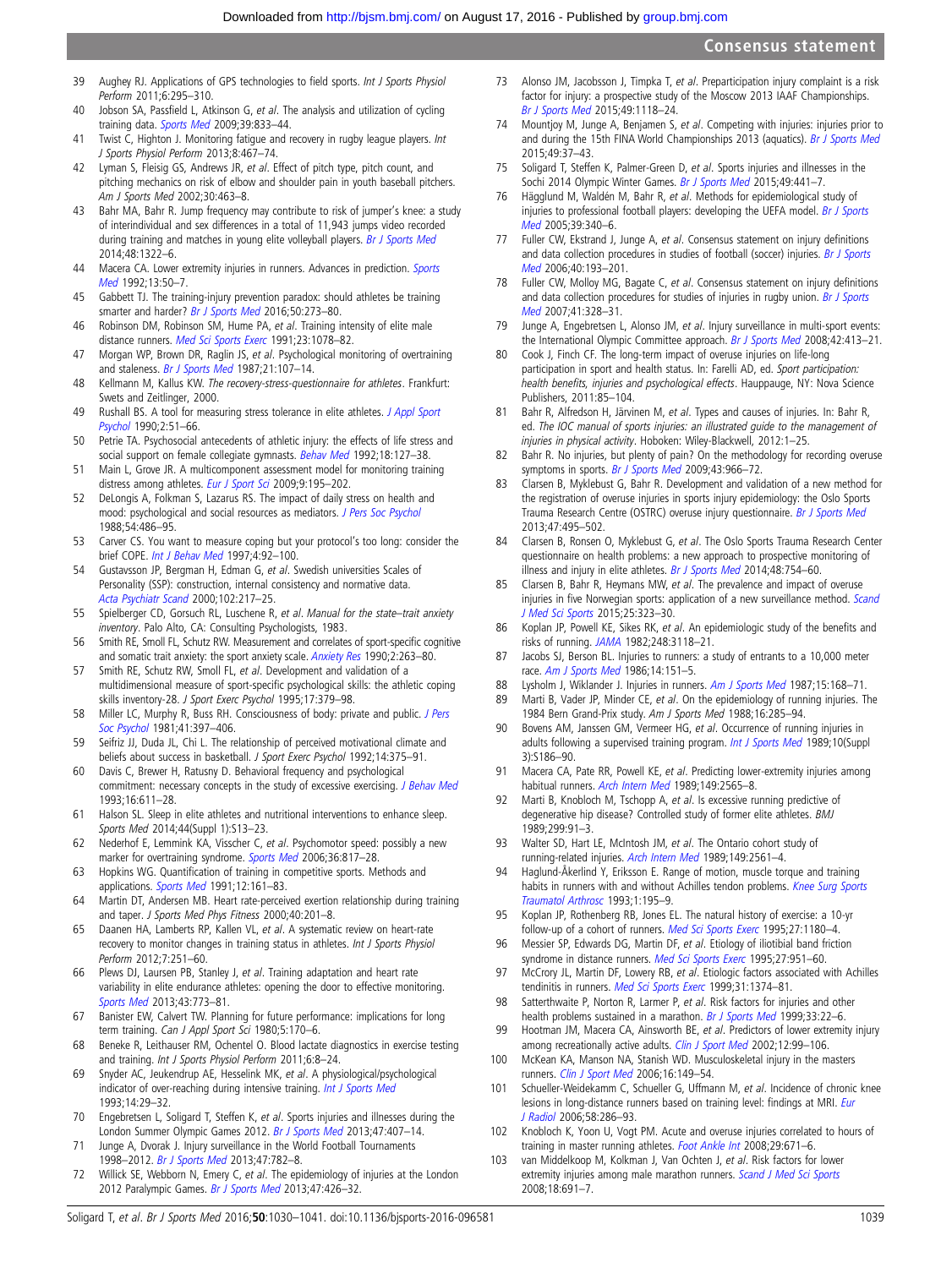- <span id="page-11-0"></span>104 Jacobsson J, Timpka T, Kowalski J, et al. Injury patterns in Swedish elite athletics: annual incidence, injury types and risk factors. [Br J Sports Med](http://dx.doi.org/10.1136/bjsports-2012-091651) 2013;47:941–52.
- 105 Huxley DJ, O'Connor D, Healey PA. An examination of the training profiles and injuries in elite youth track and field athletes. [Eur J Sport Sci](http://dx.doi.org/10.1080/17461391.2013.809153) 2014;14:185-92.
- 106 Ristolainen L, Kettunen JA, Waller B, et al. Training-related risk factors in the etiology of overuse injuries in endurance sports. J Sports Med Phys Fitness 2014;54:78–87.
- 107 van der Worp MP, de Wijer A, van Cingel R, et al. The 5- or 10-km Marikenloop run: a prospective study of the etiology of running-related injuries in women. [J Orthop Sports Phys Ther](http://dx.doi.org/10.2519/jospt.2016.6402) 2016;46:462–70.
- 108 Lyman S, Fleisig GS, Waterbor JW, et al. Longitudinal study of elbow and shoulder pain in youth baseball pitchers. [Med Sci Sports Exerc](http://dx.doi.org/10.1097/00005768-200111000-00002) 2001;33:1803-10.
- 109 Olsen SJ, Fleisig GS, Dun S, et al. Risk factors for shoulder and elbow injuries in adolescent baseball pitchers. [Am J Sports Med](http://dx.doi.org/10.1177/0363546505284188) 2006;34:905-12.
- 110 Fleisig GS, Andrews JR, Cutter GR, et al. Risk of serious injury for young baseball pitchers: a 10-year prospective study. [Am J Sports Med](http://dx.doi.org/10.1177/0363546510384224) 2011;39:253-7.
- 111 Dennis R, Farhart P, Goumas C, et al. Bowling workload and the risk of injury in elite cricket fast bowlers. [J Sci Med Sport](http://dx.doi.org/10.1016/S1440-2440(03)80031-2) 2003;6:359-67.
- 112 Dennis RJ, Finch CF, Farhart PJ. Is bowling workload a risk factor for injury to Australian junior cricket fast bowlers? [Br J Sports Med](http://dx.doi.org/10.1136/bjsm.2005.018515) 2005;39:843-6.
- 113 Orchard JW, James T, Portus M, et al. Fast bowlers in cricket demonstrate up to 3- to 4-week delay between high workloads and increased risk of injury. [Am J Sports Med](http://dx.doi.org/10.1177/0363546509332430) 2009;37:1186–92.
- 114 Saw R, Dennis RJ, Bentley D, et al. Throwing workload and injury risk in elite cricketers. [Br J Sports Med](http://dx.doi.org/10.1136/bjsm.2009.061309) 2011;45:805-8.
- 115 Orchard JW, Blanch P, Paoloni J, et al. Fast bowling match workloads over 5-26 days and risk of injury in the following month. [J Sci Med Sport](http://dx.doi.org/10.1016/j.jsams.2014.09.002) 2015;18:26–30.
- 116 Orchard JW, Blanch P, Paoloni J, et al. Cricket fast bowling workload patterns as risk factors for tendon, muscle, bone and joint injuries. [Br J Sports Med](http://dx.doi.org/10.1136/bjsports-2014-093683) 2015;49:1064–8.
- 117 Brink MS, Visscher C, Arends S, et al. Monitoring stress and recovery: new insights for the prevention of injuries and illnesses in elite youth soccer players. [Br J Sports](http://dx.doi.org/10.1136/bjsm.2009.069476) [Med](http://dx.doi.org/10.1136/bjsm.2009.069476) 2010;44:809–15.
- 118 Owen AL, Forsyth JJ, Wong DP, et al. Heart rate-based training intensity and its impact on injury incidence among elite-level professional soccer players. [J Strength](http://dx.doi.org/10.1519/JSC.0000000000000810) [Cond Res](http://dx.doi.org/10.1519/JSC.0000000000000810) 2015;29:1705–12.
- 119 von Rosen P, Heijne AI, Frohm A. Injuries and associated risk factors among adolescent elite orienteerers: a 26-week prospective registration study. [J Athl Train](http://dx.doi.org/10.4085/1062-6050-51.5.01) 2016;51:321–8.
- 120 Gabbett TJ. Influence of training and match intensity on injuries in rugby league. [J Sports Sci](http://dx.doi.org/10.1080/02640410310001641638) 2004;22:409–17.
- 121 Gabbett TJ. Reductions in pre-season training loads reduce training injury rates in rugby league players. [Br J Sports Med](http://dx.doi.org/10.1136/bjsm.2003.008391) 2004;38:743–9.
- 122 Gabbett TJ, Domrow N. Relationships between training load, injury, and fitness in sub-elite collision sport athletes. [J Sports Sci](http://dx.doi.org/10.1080/02640410701215066) 2007;25:1507-19.
- 123 Gabbett TJ. The development and application of an injury prediction model for noncontact, soft-tissue injuries in elite collision sport athletes. [J Strength Cond Res](http://dx.doi.org/10.1519/JSC.0b013e3181f19da4) 2010;24:2593–603.
- 124 Gabbett TJ, Jenkins DG. Relationship between training load and injury in professional rugby league players. [J Sci Med Sport](http://dx.doi.org/10.1016/j.jsams.2010.12.002) 2011;14:204-9.
- 125 Gabbett TJ, Ullah S. Relationship between running loads and soft-tissue injury in elite team sport athletes. [J Strength Cond Res](http://dx.doi.org/10.1519/JSC.0b013e3182302023) 2012;26:953-60.
- 126 Lee AJ, Garraway WM, Arneil DW. Influence of preseason training, fitness, and existing injury on subsequent rugby injury. [Br J Sports Med](http://dx.doi.org/10.1136/bjsm.35.6.412) 2001;35:412-17.
- 127 Cross MJ, Williams S, Trewartha G, et al. The influence of in-season training loads on injury risk in professional rugby union. [Int J Sports Physiol Perform](http://dx.doi.org/10.1123/ijspp.2015-0187) 2016;11:350–5.
- 128 Sein ML, Walton J, Linklater J, et al. Shoulder pain in elite swimmers: primarily due to swim-volume-induced supraspinatus tendinopathy. [Br J Sports Med](http://dx.doi.org/10.1136/bjsm.2008.047282) 2010;44:105–13.
- 129 Vleck VE, Garbutt G. Injury and training characteristics of male elite, development squad, and club triathletes. [Int J Sports Med](http://dx.doi.org/10.1055/s-2007-971877) 1998;19:38-42.
- 130 Burns J, Keenan AM, Redmond AC. Factors associated with triathlon-related overuse injuries. [J Orthop Sports Phys Ther](http://dx.doi.org/10.2519/jospt.2003.33.4.177) 2003;33:177–84.
- 131 Egermann M, Brocai D, Lill CA, et al. Analysis of injuries in long-distance triathletes. [Int J Sports Med](http://dx.doi.org/10.1055/s-2003-39498) 2003;24:271-6.
- 132 Shaw T, Howat P, Trainor M, et al. Training patterns and sports injuries in triathletes. [J Sci Med Sport](http://dx.doi.org/10.1016/S1440-2440(04)80262-7) 2004;7:446-50.
- 133 Main LC, Landers GJ, Grove JR, et al. Training patterns and negative health outcomes in triathlon: longitudinal observations across a full competitive season. J Sports Med Phys Fitness 2010;50:475–85.
- 134 Vleck VE, Bentley DJ, Millet GP, et al. Triathlon event distance specialization: training and injury effects. [J Strength Cond Res](http://dx.doi.org/10.1519/JSC.0b013e3181bd4cc8) 2010;24:30-6.
- 135 Visnes H, Bahr R. Training volume and body composition as risk factors for developing jumper's knee among young elite volleyball players. [Scand J Med Sci](http://dx.doi.org/10.1111/j.1600-0838.2011.01430.x) [Sports](http://dx.doi.org/10.1111/j.1600-0838.2011.01430.x) 2013;23:607–13.
- 136 Wheeler K, Kefford T, Mosler A, et al. The volume of goal shooting during training can predict shoulder soreness in elite female water polo players. [J Sci Med Sport](http://dx.doi.org/10.1016/j.jsams.2012.06.006) 2013;16:255–8.
- 137 Collins K, Wagner M, Peterson K, et al. Overuse injuries in triathletes. A study of the 1986 Seafair Triathlon. Am J Sports Med 1989;17:675–80.
- 138 D'Souza D. Track and field athletics injuries—a one-year survey. [Br J Sports Med](http://dx.doi.org/10.1136/bjsm.28.3.197) 1994;28:197–202.
- 139 Korkia PK, Tunstall-Pedoe DS, Maffulli N. An epidemiological investigation of training and injury patterns in British triathletes. [Br J Sports Med](http://dx.doi.org/10.1136/bjsm.28.3.191) 1994;28:191-6.
- 140 Bennell KL, Crossley K. Musculoskeletal injuries in track and field: incidence, distribution and risk factors. Aust J Sci Med Sport 1996;28:69-75.
- 141 Duffey MJ, Martin DF, Cannon DW, et al. Etiologic factors associated with anterior knee pain in distance runners. [Med Sci Sports Exerc](http://dx.doi.org/10.1097/00005768-200011000-00003) 2000;32:1825-32.
- 142 Rauh MJ, Koepsell TD, Rivara FP, et al. Epidemiology of musculoskeletal injuries among high school cross-country runners. Am [J Epidemiol](http://dx.doi.org/10.1093/aje/kwj022) 2006;163:151-9.
- 143 Kelsey JL, Bachrach LK, Procter-Gray E, et al. Risk factors for stress fracture among young female cross-country runners. [Med Sci Sports Exerc](http://dx.doi.org/10.1249/mss.0b013e318074e54b) 2007;39:1457-63.
- 144 Brooks JH, Fuller CW, Kemp SP, et al. An assessment of training volume in professional rugby union and its impact on the incidence, severity, and nature of match and training injuries. [J Sports Sci](http://dx.doi.org/10.1080/02640410701832209) 2008;26:863-73.
- 145 Viljoen W, Saunders CJ, Hechter GH, et al. Training volume and injury incidence in a professional rugby union team. SA J Sports Med 2009;21:97–101.
- 146 Killen NM, Gabbett TJ, Jenkins DG. Training loads and incidence of injury during the preseason in professional rugby league players. [J Strength Cond Res](http://dx.doi.org/10.1519/JSC.0b013e3181ddafff) 2010;24:2079–84.
- 147 Nielsen RO, Buist I, Parner ET, et al. Predictors of running-related injuries among 930 novice runners: a 1-year prospective follow-up study. [Orthop J Sports Med](http://dx.doi.org/10.1177/2325967113487316) 2013;1.
- 148 Zwingenberger S, Valladares RD, Walther A, et al. An epidemiological investigation of training and injury patterns in triathletes. [J Sports Sci](http://dx.doi.org/10.1080/02640414.2013.843018) 2014;32:583-90.
- 149 Timpka T, Jacobsson J, Dahlstrom O, et al. The psychological factor 'self-blame' predicts overuse injury among top-level Swedish track and field athletes: a 12-month cohort study. [Br J Sports Med](http://dx.doi.org/10.1136/bjsports-2015-094622) 2015;49:1472-7.
- 150 Duhig S, Shield AJ, Opar D, et al. The effect of high-speed running on hamstring strain injury risk. [Br J Sports Med](http://dx.doi.org/10.1136/bjsports-2015-095679) Published Online First: 10 June 2016 doi:10.1136/bjsports-2015-095679
- 151 Murray NB, Gabbett TJ, Townshend AD. Relationship between pre-season training load and in-season load and injury in elite Australian Football players. Int J Sports Physiol Perform 2016. In press.
- 152 Piggott B, Newton MJ, McGuigan MR. The relationship between training load and incidence of injury and illness over a pre-season at an Australian Football League club. J Aust Strength Cond 2009;17:4–17.
- 153 Veugelers KR, Young WB, Fahrner B, et al. Different methods of training load quantification and their relationship to injury and illness in elite Australian football. [J Sci Med Sport](http://dx.doi.org/10.1016/j.jsams.2015.01.001) 2016;19:24–8.
- 154 Taunton JE, Ryan MB, Clement DB, et al. A prospective study of running injuries: the Vancouver Sun Run 'In Training' clinics. [Br J Sports Med](http://dx.doi.org/10.1136/bjsm.37.3.239) 2003;37:239-44.
- 155 Rasmussen CH, Nielsen RO, Juul MS, et al. Weekly running volume and risk of running-related injuries among marathon runners. Int J Sports Phys Ther 2013;8:111–20.
- 156 Clausen MB, Zebis MK, Moller M, et al. High injury incidence in adolescent female soccer. [Am J Sports Med](http://dx.doi.org/10.1177/0363546514541224) 2014;42:2487-94.
- 157 Dye SF. The pathophysiology of patellofemoral pain: a tissue homeostasis perspective. Clin Orthop Relat Res 2005;436:100–10.
- 158 Magnusson SP, Langberg H, Kjaer M. The pathogenesis of tendinopathy: balancing the response to loading. [Nat Rev Rheumatol](http://dx.doi.org/10.1038/nrrheum.2010.43) 2010;6:262-8.
- 159 Bennell KL, Malcolm SA, Wark JD, et al. Models for the pathogenesis of stress fractures in athletes. [Br J Sports Med](http://dx.doi.org/10.1136/bjsm.30.3.200) 1996;30:200-4.
- 160 Warden SJ, Davis IS, Fredericson M. Management and prevention of bone stress injuries in long-distance runners. [J Orthop Sports Phys Ther](http://dx.doi.org/10.2519/jospt.2014.5334) 2014;44:749-65.
- 161 Lipps DB, Wojtys EM, Ashton-Miller JA. Anterior cruciate ligament fatigue failures in knees subjected to repeated simulated pivot landings. [Am J Sports Med](http://dx.doi.org/10.1177/0363546513477836) 2013;41:1058–66.
- 162 Asmussen E. Muscle fatigue. Med Sci Sports 1979;11:313–21.
- 163 Fitts RH. Muscle fatigue: the cellular aspects. [Am J Sports Med](http://dx.doi.org/10.1177/036354659602400103) 1996;24:S9-13.
- 164 Gandevia SC. Spinal and supraspinal factors in human muscle fatigue. Physiol Rev 2001;81:1725–89.
- 165 Skinner HB, Wyatt MP, Hodgdon JA, et al. Effect of fatigue on joint position sense of the knee. *[J Orthop Res](http://dx.doi.org/10.1002/jor.1100040115)* 1986;4:112-18.
- 166 Thomas AC, McLean SG, Palmieri-Smith RM. Quadriceps and hamstrings fatigue alters hip and knee mechanics. J Appl Biomech 2010;26:159–70.
- 167 Cortes N, Greska E, Kollock R, et al. Changes in lower extremity biomechanics due to a short-term fatigue protocol. [J Athl Train](http://dx.doi.org/10.4085/1062-6050-48.2.03) 2013;48:306-13.
- 168 Cortes N, Greska E, Ambegaonkar JP, et al. Knee kinematics is altered post-fatigue while performing a crossover task. [Knee Surg Sports Traumatol Arthrosc](http://dx.doi.org/10.1007/s00167-013-2673-y) 2014;22:2202–8.
- 169 Hooper DR, Szivak TK, Comstock BA, et al. Effects of fatigue from resistance training on barbell back squat biomechanics. [J Strength Cond Res](http://dx.doi.org/10.1097/JSC.0000000000000237) 2014;28:1127–34.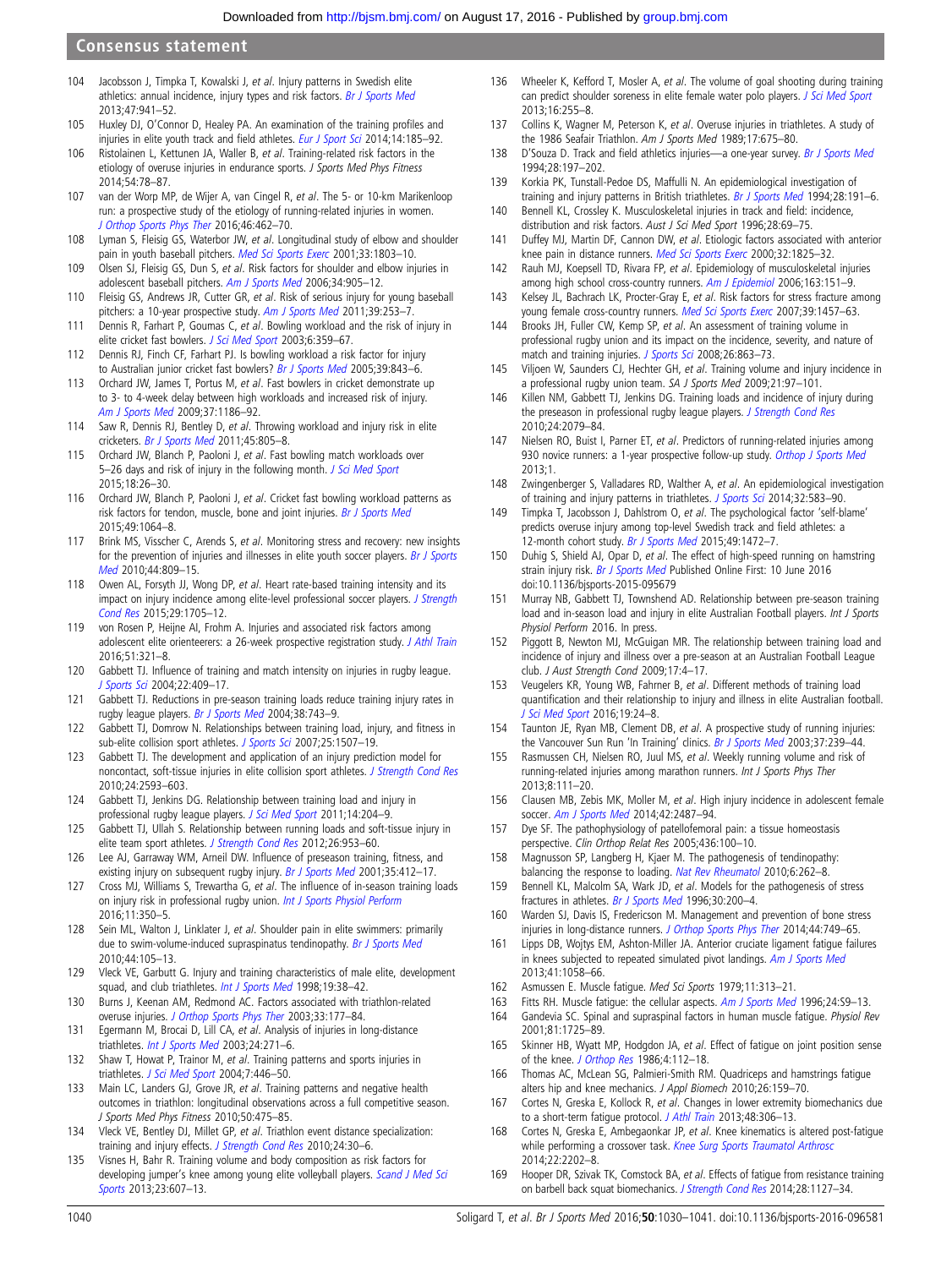- <span id="page-12-0"></span>170 Liederbach M, Kremenic IJ, Orishimo KF, et al. Comparison of landing biomechanics between male and female dancers and athletes, part 2: influence of fatique and implications for anterior cruciate ligament injury. [Am J Sports Med](http://dx.doi.org/10.1177/0363546514524525) 2014;42:1089–95.
- 171 Baratta R, Solomonow M, Zhou BH, et al. Muscular coactivation. The role of the antagonist musculature in maintaining knee stability. Am J Sports Med 1988;16:113–22.
- 172 Wojtys EM, Wylie BB, Huston LJ. The effects of muscle fatigue on neuromuscular function and anterior tibial translation in healthy knees. [Am J Sports Med](http://dx.doi.org/10.1177/036354659602400509) 1996;24:615–21.
- 173 Nyland JA, Shapiro R, Caborn DN, et al. The effect of quadriceps femoris, hamstring, and placebo eccentric fatigue on knee and ankle dynamics during crossover cutting. [J Orthop Sports Phys Ther](http://dx.doi.org/10.2519/jospt.1997.25.3.171) 1997;25:171–84.
- 174 Rozzi SL, Lephart SM, Fu FH. Effects of muscular fatigue on knee joint laxity and neuromuscular characteristics of male and female athletes. J Athl Train 1999;34:106–14.
- 175 Rogalski B, Dawson B, Heasman J, et al. Training and game loads and injury risk in elite Australian footballers. [J Sci Med Sport](http://dx.doi.org/10.1016/j.jsams.2012.12.004) 2013;16:499-503.
- 176 Colby MJ, Dawson B, Heasman J, et al. Accelerometer and GPS-derived running loads and injury risk in elite Australian footballers. [J Strength Cond Res](http://dx.doi.org/10.1519/JSC.0000000000000362) 2014;28:2244–52.
- 177 Murray NB, Gabbett TJ, Townshend AD, et al. Individual and combined effects of acute and chronic running loads on injury risk in elite Australian footballers. Scand J Med Sci Sports 2016. In press. doi:10.1111/sms.12719
- 178 Anderson L, Triplett-McBride T, Foster C, et al. Impact of training patterns on incidence of illness and injury during a women's collegiate basketball season. J Strength Cond Res 2003;17:734–8.
- 179 Hulin BT, Gabbett TJ, Blanch P, et al. Spikes in acute workload are associated with increased injury risk in elite cricket fast bowlers. [Br J Sports Med](http://dx.doi.org/10.1136/bjsports-2013-092524) 2014;48:708-12.
- 180 Lovell G, Galloway H, Hopkins W, et al. Osteitis pubis and assessment of bone marrow edema at the pubic symphysis with MRI in an elite junior male soccer squad. [Clin J Sport Med](http://dx.doi.org/10.1097/00042752-200603000-00006) 2006;16:117-22.
- 181 Bowen L, Gross AS, Gimpel M, et al. Accumulated workloads and the acute: chronic workload ratio relate to injury risk in elite youth football players. Br J Sports Med. Published Online First: 22 July 2016 doi:10.1136/bjsports-2015-095820
- 182 Ehrmann FE, Duncan CS, Sindhusake D, et al. GPS and injury prevention in professional soccer. [J Strength Cond Res](http://dx.doi.org/10.1519/JSC.0000000000001093) 2016;30:360-7.
- 183 Hulin BT, Gabbett TJ, Lawson DW, et al. The acute: chronic workload ratio predicts injury: high chronic workload may decrease injury risk in elite rugby league players. [Br J Sports Med](http://dx.doi.org/10.1136/bjsports-2015-094817) 2016;50:231–6.
- 184 Hulin BT, Gabbett TJ, Caputi P, et al. Low chronic workload and the acute: chronic workload ratio are more predictive of injury than between-match recovery time: a two-season prospective cohort study in elite rugby league players. [Br J Sports Med](http://dx.doi.org/10.1136/bjsports-2015-095364) 2016;50:1008–12.
- 185 Windt J, Gabbett TJ, Ferris D, et al. A training load—injury paradox: is greater pre-season participation associated with lower in-season injury risk in elite rugby league players? Published Online First: 13 Apr 2016 doi:10.1136/bjsports-2016-095973
- 186 Gabbett TJ, Hulin BT, Blanch P, et al. High training workloads alone do not cause sports injuries: how you get there is the real issue. [Br J Sports Med](http://dx.doi.org/10.1136/bjsports-2015-095567) 2016;50:444-5.
- 187 Blanch P, Gabbett TJ. Has the athlete trained enough to return to play safely? The acute:chronic workload ratio permits clinicians to quantify a player's risk of subsequent injury. Br J Sports Med 2016;50:471–5.
- 188 Nielsen RO, Parner ET, Nohr EA, et al. Excessive progression in weekly running distance and risk of running-related injuries: an association which varies according to type of injury. [J Orthop Sports Phys Ther](http://dx.doi.org/10.2519/jospt.2014.5164) 2014;44:739–47.
- 189 Murphy DF, Connolly DA, Beynnon BD. Risk factors for lower extremity injury: a review of the literature. [Br J Sports Med](http://dx.doi.org/10.1136/bjsm.37.1.13) 2003;37:13–29.
- 190 Jayanthi NA, O'Boyle J, Durazo-Arvizu RA. Risk factors for medical withdrawals in United States tennis association junior national tennis tournaments: a descriptive epidemiologic study. [Sports Health](http://dx.doi.org/10.1177/1941738109334274) 2009;1:231–5.
- 191 Bengtsson H, Ekstrand J, Hagglund M. Muscle injury rates in professional football increase with fixture congestion: an 11-year follow-up of the UEFA Champions League injury study. [Br J Sports Med](http://dx.doi.org/10.1136/bjsports-2013-092383) 2013;47:743-7.
- 192 Murray NB, Gabbett TJ, Chamari K. Effect of different between-match recovery times on the activity profiles and injury rates of national rugby league players. [J Strength Cond Res](http://dx.doi.org/10.1519/JSC.0000000000000603) 2014;28:3476–83.
- 193 Carling C, McCall A, Le GF, et al. The impact of short periods of match congestion on injury risk and patterns in an elite football club. [Br J Sports Med](http://dx.doi.org/10.1136/bjsports-2015-095501) 2016;50:764-8.
- 194 Dellal A, Lago-Penas C, Rey E, et al. The effects of a congested fixture period on physical performance, technical activity and injury rate during matches in a professional soccer team. [Br J Sports Med](http://dx.doi.org/10.1136/bjsports-2012-091290) 2015;49:390-4.
- 195 Carling C, Orhant E, Legall F. Match injuries in professional soccer: inter-seasonal variation and effects of competition type, match congestion and positional role. [Int J Sports Med](http://dx.doi.org/10.1055/s-0029-1243646) 2010;31:271–6.
- 196 Carling C, Le GF, Dupont G. Are physical performance and injury risk in a professional soccer team in match-play affected over a prolonged period of fixture congestion? [Int J Sports Med](http://dx.doi.org/10.1055/s-0031-1283190) 2012;33:36-42.
- 197 Williams JM, Tonymon P, Andersen MB. Effects of life-event stress on anxiety and peripheral narrowing. [Behav Med](http://dx.doi.org/10.1080/08964289.1990.9934606) 1990;16:174-81.
- 198 Williams JM, Tonymon P, Andersen MB. The effects of stressors and coping resources on anxiety and peripheral narrowing. [J Appl Sport Psych](http://dx.doi.org/10.1080/10413209108406439) 1991;3:126–41.
- 199 Williams JM, Andersen MB. Psychosocial antecedents of sport injury: review and critique of the stress and injury model. [J Appl Sport Psych](http://dx.doi.org/10.1080/10413209808406375) 1998;10: 5–25.
- 200 Rogers TJ, Landers DM. Mediating effects of peripheral vision in the life event stress/athletic injury relationship. J Sport Exerc Psychol 2005;27:271–88.
- 201 Williams JM, Andersen MB. Psychosocial antecedents of sport injury and interventions for risk reduction. In: Tenenbaum G, Eklund RC, eds. Handbook of sport psychology. 3rd edn. New York: John Wiley & Sons, 2007:379–403.
- 202 Steffen K, Pensgaard AM, Bahr R. Self-reported psychological characteristics as risk factors for injuries in female youth football. [Scand J Med Sci Sports](http://dx.doi.org/10.1111/j.1600-0838.2008.00797.x) 2009;19:442–51.
- 203 Sibold J, Zizzi S. Psychosocial variables and time to injury onset: a hurdle regression analysis model. [J Athl Train](http://dx.doi.org/10.4085/1062-6050-47.3.15) 2012;47:537-40.
- 204 Fawkner HJ, McMurrary NE, Summers JJ. Athletic injury and minor life events: a prospective study. [J Sci Med Sport](http://dx.doi.org/10.1016/S1440-2440(99)80191-1) 1999;2:117-24.
- 205 Ivarsson A, Johnson U. Psychological factors as predictors of injuries among senior soccer players. A prospective study. J Sports Sci Med 2010;9:347–52.
- 206 Ivarsson A, Johnson U, Lindwall M, et al. Psychosocial stress as a predictor of injury in elite junior soccer: a latent growth curve analysis. [J Sci Med Sport](http://dx.doi.org/10.1016/j.jsams.2013.10.242) 2014;17:366–70.
- 207 Laux P, Krumm B, Diers M, et al. Recovery-stress balance and injury risk in professional football players: a prospective study. [J Sports Sci](http://dx.doi.org/10.1080/02640414.2015.1064538) 2015;33:2140-8.
- 208 Petrie TA. Coping skills, competitive trait anxiety and playing status: moderation effects on the life stress-injury relationship. J Sport Exerc Psychol 1993;15:261–74.
- 209 Lavallee L, Flint F. The relationship of stress, competitive anxiety, mood state, and social support to athletic injury. J Athl Train 1996;31:296-9.
- 210 Nigorikawa T, Oishi K, Yasukawa M, et al. Type a behavior pattern and sports injuries. [Jap J Phys Fit Sports Med](http://dx.doi.org/10.7600/jspfsm1949.52.359) 2003;52:359-67.
- 211 Hanson SJ, McCullagh P, Tonymon P. The relationship of personality characteristics, life stress and coping resources to athletic injury. J Sport Exerc Psychol 1992;14:262–72.
- 212 Leatherwood WE, Dragoo JL. Effect of airline travel on performance: a review of the literature. [Br J Sports Med](http://dx.doi.org/10.1136/bjsports-2012-091449) 2013;47:561-7.
- 213 Reilly T, Waterhouse J, Edwards B. Jet lag and air travel: implications for performance. [Clin Sports Med](http://dx.doi.org/10.1016/j.csm.2004.12.004) 2005;24:367-80, xii.
- 214 Reilly T, Atkinson G, Edwards B, et al. Coping with jet-lag: a position statement for the European college of sport science. [Eur J Sport Sci](http://dx.doi.org/10.1080/17461390701216823) 2007;7:1-7.
- 215 Schwellnus MP, Derman WE, Jordaan E, et al. Elite athletes travelling to international destinations >5 time zone differences from their home country have a 2-3-fold increased risk of illness. [Br J Sports Med](http://dx.doi.org/10.1136/bjsports-2012-091395) 2012;46:816-21.
- 216 Fowler PM, Duffield R, Lu D, et al. Effects of long-haul transmeridian travel on subjective jet-lag and self-reported sleep and upper respiratory symptoms in professional rugby league players. [Int J Sports Physiol Perform](http://dx.doi.org/10.1123/ijspp.2015-0542) 2016. Published Online First: 18 January 2016. doi: 10.1123/ijspp.2015-0542
- 217 Fuller CW, Taylor AE, Raftery M. Does long-distance air travel associated with the Sevens World Series increase players' risk of injury? [Br J Sports Med](http://dx.doi.org/10.1136/bjsports-2014-094369) 2015;49:458–64.
- 218 Schwellnus MP, Thomson A, Derman W, et al. More than 50% of players sustained a time-loss injury (>1 day of lost training or playing time) during the 2012 Super Rugby Union Tournament: a prospective cohort study of 17,340 player-hours. [Br J Sports Med](http://dx.doi.org/10.1136/bjsports-2014-093745) 2014;48:1306–15.
- 219 Fowler P, Duffield R, Waterson A, et al. Effects of regular away travel on training loads, recovery, and injury rates in professional Australian soccer players. [Int J Sports Physiol Perform](http://dx.doi.org/10.1123/ijspp.2014-0266) 2015;10:546-52.
- 220 DiFiori JP, Benjamin HJ, Brenner JS, et al. Overuse injuries and burnout in youth sports: a position statement from the American Medical Society for Sports Medicine. [Br J Sports Med](http://dx.doi.org/10.1136/bjsports-2013-093299) 2014;48:287–8.
- 221 Bergeron MF, Mountjoy M, Armstrong N, et al. International Olympic Committee consensus statement on youth athletic development. [Br J Sports Med](http://dx.doi.org/10.1136/bjsports-2015-094962) 2015;49:843–51.
- 222 Fortington LV, Berry J, Buttifant D, et al. Shorter time to first injury in first year professional football players: a cross-club comparison in The Australian Football League. [J Sci Med Sport](http://dx.doi.org/10.1016/j.jsams.2014.12.008) 2016;19:18-23.
- 223 Soligard T, Schwellnus M, Alonso JM, et al. Infographic. International Olympic Committee consensus statement on load in sport and risk of injury: how much is too much? [Br J Sports Med](http://dx.doi.org/10.1016/j.jsams.2014.12.008) 2016;50:1042.